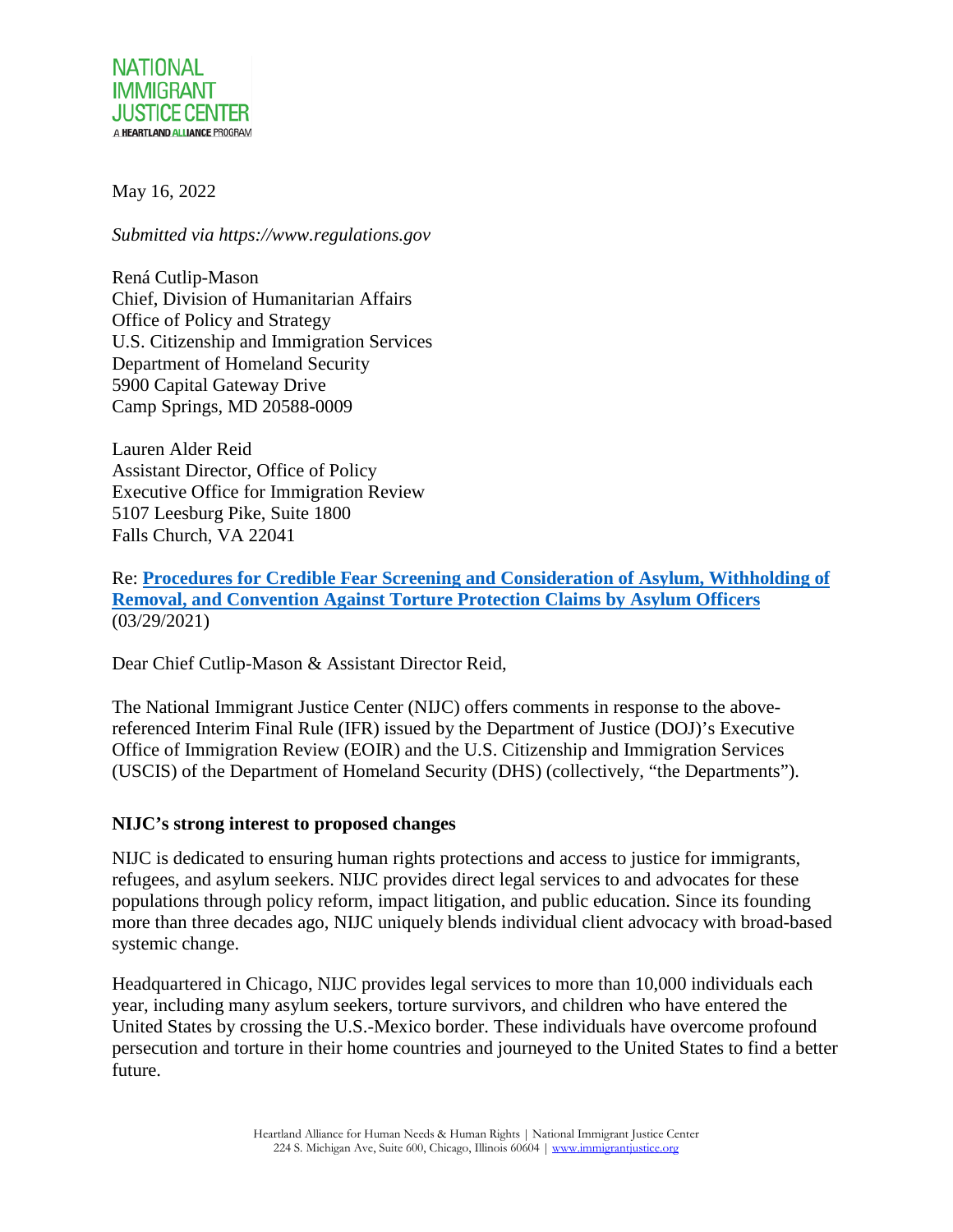Below, we (I) address improvements made by the Departments from the NPRM to the IFR and express concerns regarding unresolved issues regarding liberty interests of asylum seekers and due process protections; (II) express grave concerns that the Departments fail to promote fair and reasonable rules under the new timelines at all stages of review; (III) discuss how the IFR will effectively deprive many asylum seekers of work authorization.

### **I. The IFR includes some improvements from the NPRM; we commend those changes and urge the Departments to commit to further protections prior to implementation.**

The Departments have made much needed changes to the Notice of Proposed Rulemaking (NPRM). These changes will avert some types of irreversible harm stemming from provisions in the prior NPRM or pre-existing regulations. We commend the Departments for these changes and urge them to use these protective measures and advance its humanitarian mandate in efficient and fair terms. In particular, we highlight and commend the following changes made:

- **Return to significant possibility screening standard and elimination of the review of bars during initial fear screenings**: [1](#page-1-0) We applaud the IFR's changes to reflect the use of the significant-possibility screening standard in conformance with existing law. The Departments correctly point out that this return to the significant possibility standard is more efficient, conforms with the first two decades of expedited removal practice, and aligns with Congressional intent.<sup>[2](#page-1-1)</sup> Similarly, the elimination of screening for asylum bars in these initial screenings removes unnecessary hurdles in the arduous path to protection under U.S. asylum law and reduces the possibility of highly prejudicial erroneous assessments that will infect a case for its duration. In particular, because asylum seekers routinely undergo their initial screening without the benefit of counsel, fairness requires reserving the often-technical considerations that are relevant to evaluating a potential bar to asylum for future consideration.
- **Permitting USCIS to reconsider negative fear determinations:** The IFR provides for one reconsideration by USCIS so long as it is either requested by the asylum seeker or initiated by USCIS no more than seven days after the Immigration Judge's (IJ) concurrence of a negative determination.<sup>[3](#page-1-2)</sup> NIJC has commented that reconsideration by USCIS is a critical guardrail for erroneous negative determinations, which result in the deportation and five-year bar on individuals in dire need of protection and an outright bar to asylum for any person who is erroneously removed and then subject to reinstatement if they flee to the United States a second time. NIJC also welcomes the Departments' treatment of an individual's silence, refusal, or failure to request IJ review as a request for

<span id="page-1-0"></span> <sup>1</sup> *See* 8 C.F.R. § 208.30(e) and throughout.

<span id="page-1-1"></span><sup>2</sup> *See* Dep't of Homeland Sec. & Exec. Office for Immigration Review, *Procedures for Credible Fear Screening and Consideration of Asylum, Withholding of Removal, and Convention Against Torture Protection Claims by Asylum Officers* (Mar.29, 2022), 87 Fed. Reg. 18084, 18092.

<span id="page-1-2"></span><sup>3</sup> *See* 8 C.F.R. § 1208.30(g).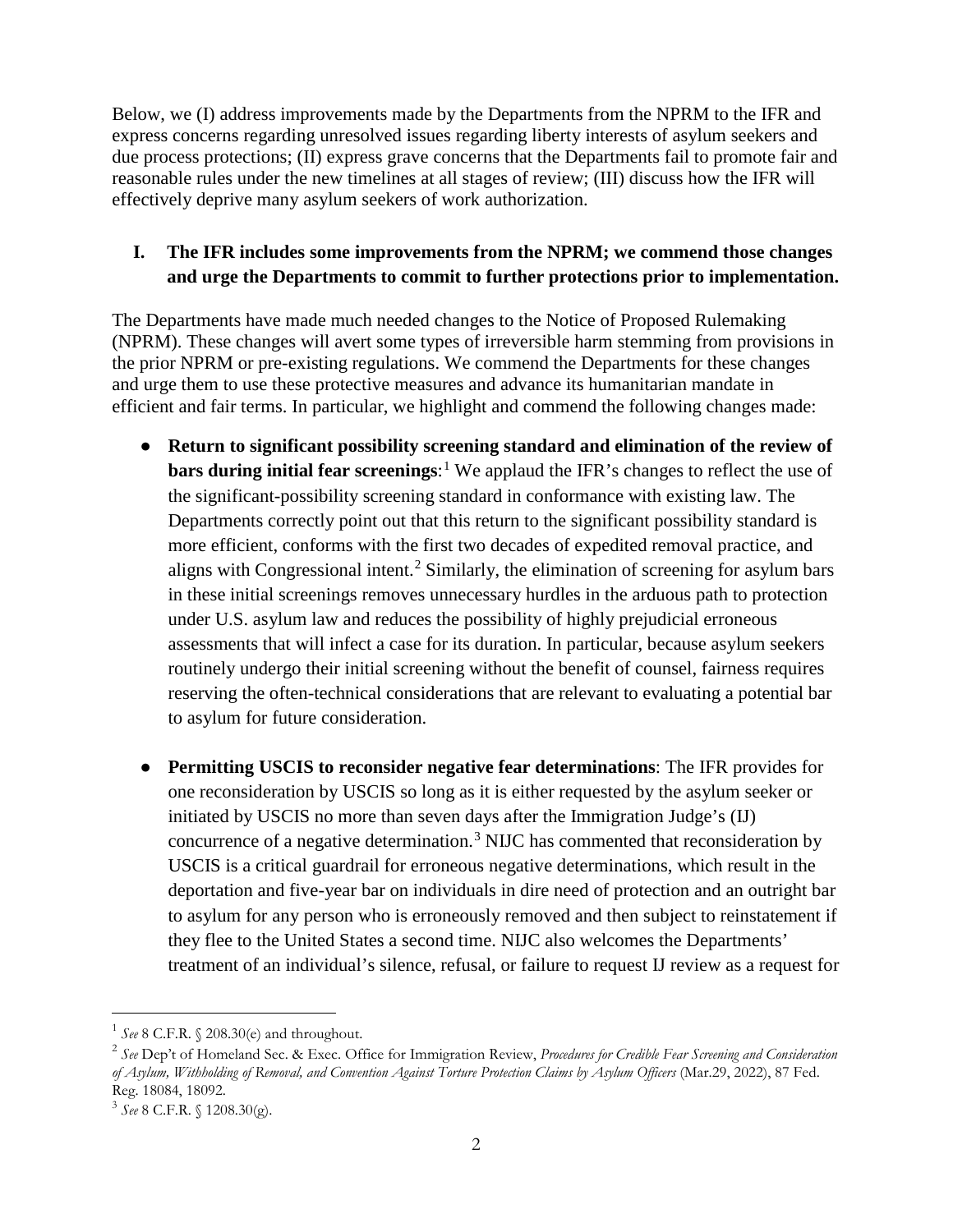review.[4](#page-2-0) This is more fair for all asylum seekers, including pro se individuals and individuals with little language access or literacy to navigate complex asylum procedures. NIJC notes, however, that the seven-day deadline for an individual to request reconsideration is unreasonably short, particularly for unrepresented individuals struggling to interpret USCIS's preliminary finding in a language they may not understand. Furthermore, there is often a delay between issuance of an IJ decision and receipt by the asylum seeker and USCIS; this delay may leave little to no time for asylum seekers to avail themselves of the reconsideration option.

- **Correcting parole provisions at § 235.3(b)-(c)**: The IFR makes two ministerial changes relating to parole that NIJC welcomes, but we urge the Departments to adopt greater safeguards when depriving arriving asylum seekers of their liberty.
	- First, the Departments fixed a drafting error that precluded parole consideration for individuals who passed fear screenings.<sup>[5](#page-2-1)</sup> We alerted DHS to this error in our comment and commend the Departments for the correction.
	- Second, the NPRM proposed to permit parole of individuals prior to their fear screenings ''only when DHS determines, in the exercise of discretion, that parole is required to meet a medical emergency, for a legitimate law enforcement objective, or because detention is unavailable or impracticable (including situations in which continued detention would unduly impact the health or safety of individuals with special vulnerabilities).''[6](#page-2-2) NIJC raised serious concerns regarding the proposal to weigh unavailable/impracticable detention bedspace as a trigger for parole consideration and proposed safeguards to bring the U.S. in compliance with international standards against the presumed detention of asylum seekers.<sup>[7](#page-2-3)</sup> We appreciate the elimination of those proposals from the IFR and return to the standard articulated under § 212.5(b).
	- But these corrections are insufficient. In a failed opportunity to better protect the rights of asylum seekers, the IFR left in place the already-problematic current regulatory scheme relating to the availability of parole, which prompted consideration of public interest but gives insufficient weight to factors relevant to individualized assessments, such as negative impact on an individual's health,

<span id="page-2-0"></span> <sup>4</sup> 87 Fed. Reg. at 18094.

<span id="page-2-1"></span><sup>5</sup> 87 Fed. Reg. at 18088 (explaining technical amendment).

<span id="page-2-2"></span><sup>6</sup> *See* Dep't of Homeland Sec. & Exec. Office for Immigration Review, *Procedures for Credible Fear Screening and Consideration of Asylum, Withholding of Removal, and CAT Protection Claims by Asylum Officers* (Aug. 20, 2021) (hereinafter "NPRM"), 86 Fed. Reg. 46906, 46946 (8 C.F.R. § 235.3(b)(2)(iii)).<br><sup>7</sup> See generally UN High Comm'r for Refugees (UNHCR), *Detention Guidelines: Guidelines on the Applicable Criteria and* 

<span id="page-2-3"></span>*Standards Relating to the Detention of Asylum-Seekers and Alternatives to Detention* (2012), ¶ 2, *available at*

<https://www.refworld.org/docid/503489533b8.html> ("In view of the hardship which it entails, and consistent with international refugee and human rights law and standards, detention of asylum-seekers should normally be avoided and be a measure of last resort. As seeking asylum is not an unlawful act, any restrictions on liberty imposed on persons exercising this right need to be provided for in law, carefully circumscribed and subject to prompt review.").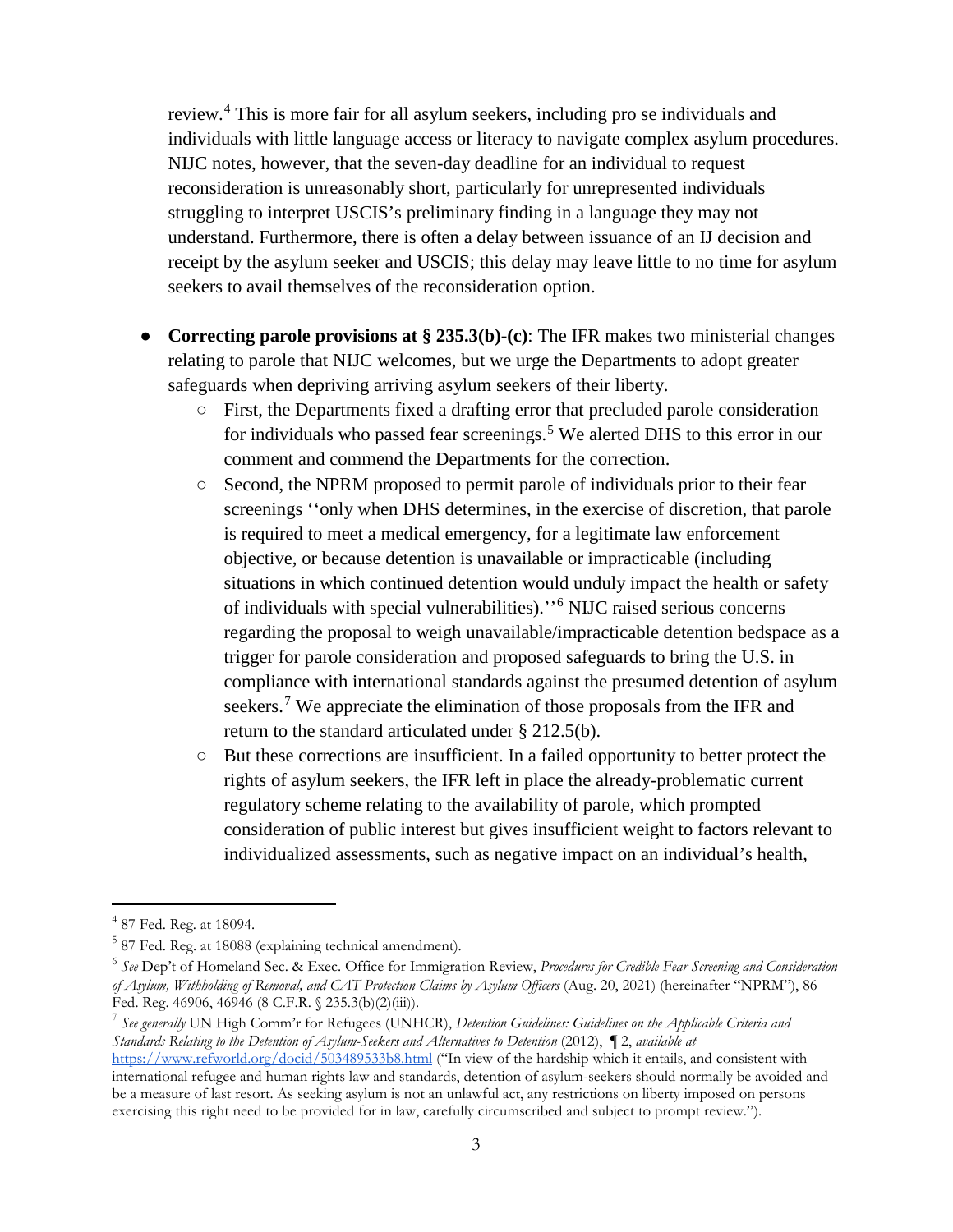family separation, access to counsel, and meaningful participation in proceedings.[8](#page-3-0) The ongoing use of language adopted in 1997 fails to account for significant growth of immigration detention and the needs of present-day asylum seekers. The Departments should implement new guardrails to avert mass detention, especially as asylum seekers frequently await their Credible Fear Interview (CFI) for weeks or months in confinement. NIJC urges the Departments to consider incorporating these factors so that case-by-case parole reviews are meaningful and fair, and so that ongoing detention of asylum seekers for the entirety of their immigration process is the exception rather than the rule. This is particularly urgent given the serious due process concerns with the expedited procedure discussed in section II. As it stands, the IFR risks leaving countless asylum seekers in detention — a disastrous circumstance for anyone seeking the assistance of counsel while facing rushed deadlines and an array of procedural requirements.

- **Rescinding proposal that USCIS asylum officers (AOs) issue removal orders at § 208.16(c) and § 208.17(b)**: The NPRM's proposal to allow AOs to issue final removal orders obfuscated the non-adversarial purpose of AO reviews and created many problems relating to access to fair proceedings. NIJC commends the Departments for rolling back this proposal and leaving those powers to immigration judges (IJs). However, we remain concerned about the IFR's expansion of review for AOs, encompassing eligibility determinations for withholding of removal and relief under the Convention Against Torture (CAT).
- **Withdrawing proposal to have asylum-and-withholding-only proceedings for the majority of asylum seekers in immigration court**: The IFR withdrew a proposal that aimed to resurrect enjoined asylum-and-withholding-only proceedings proposed under the prior administration. $9$  We welcome this revision. However, the Departments propose a new form of IJ review that would require respondents eligible for multiple forms of relief to face an additional procedural hurdle — while affirmatively seeking review of claims for non-fear-based protections, respondents would need to make a *prima facie* showing of eligibility for such relief before IJs permit them to proceed on their alternate forms of relief and exempt them from the expedited time frame this rule contemplates.<sup>[10](#page-3-2)</sup> As we discuss further in the next Section, this will severely limit respondents' access to full proceedings under INA § 240 because IJs will face tremendous pressure to move cases speedily toward adjudication of fear-based claims. In turn, individuals would not benefit from IJs

<span id="page-3-1"></span><span id="page-3-0"></span><sup>8</sup> *See* NIJC comment to NPRM at pp. 8-16, *available at* [https://www.regulations.gov/comment/USCIS-2021-0012-4849.](https://www.regulations.gov/comment/USCIS-2021-0012-4849) 9 *See* 87 Fed. Reg. at 18121.

<span id="page-3-2"></span> $10$  8 C.F.R. § 1240.17(k).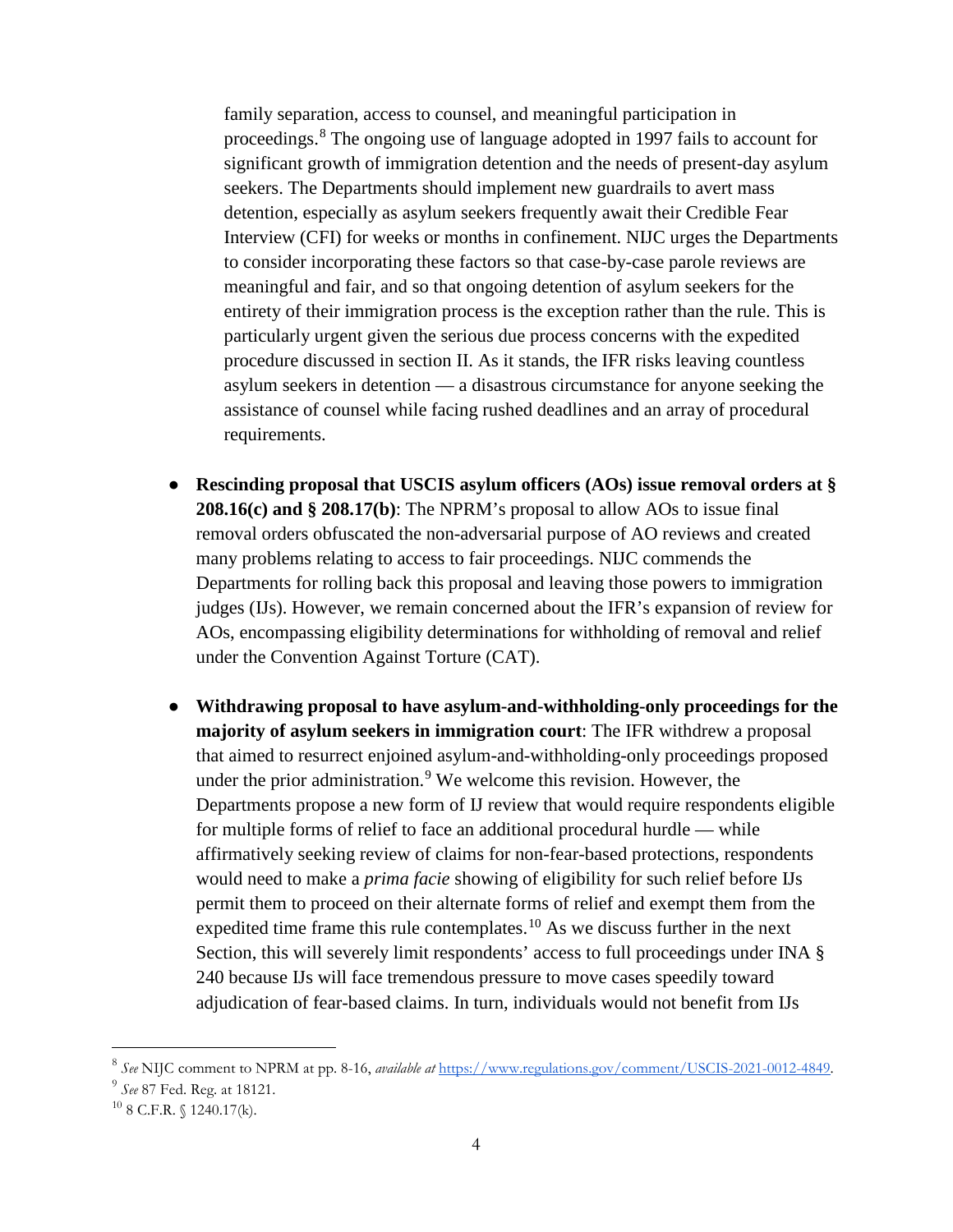developing the record and exploring other forms of relief.

- **Improvements on the treatment of dependent spouses and children:** The Departments tried to address some concerns we and others flagged about preserving spouses and children's ability to pursue their claim if the principal asylum seeker is not granted relief at the asylum office. Specifically, the IFR now requires AOs to elicit information pertinent to asylum, withholding and CAT for the dependent spouse and children and determine whether the dependent family members have a significant possibility of separate eligibility from the principal asylum seeker for fear based claims.[11](#page-4-0) We welcome these changes and the Departments' efforts to protect the rights of spouses and children.
- **Elimination of mixed case review proposal, lack of de novo review, truncated hearings that limit evidence submitted to the IJ, and other concerns under proposed § 1003.48**: We commend the Departments for doing away with proposals in the NPRM that posed a myriad of due process concerns for asylum seekers, including limitations on finality and appellate review, limitations on evidence accepted before the immigration court, and confusing proceedings where DHS trial attorneys may disturb asylum grants from USCIS. Along with former  $\text{Us},^{12} \text{ NUC}$  $\text{Us},^{12} \text{ NUC}$  $\text{Us},^{12} \text{ NUC}$ raised significant alarm at those proposals in the NPRM. However, as we discuss further in the next section, we continue to have grave due process concerns with section 1240.17, newly crafted and introduced in this IFR.
- **Clarification that only USCIS can conduct CFIs under U.S. law (§ 208.30(d))**: It is well documented that CBP officers frequently violate the rights of asylum seekers.<sup>[13](#page-4-2)</sup> Although we outline ongoing concerns about CBP's significant control as gatekeepers for access to CFIs in Section II.A.1. *infra*, we commend the Departments for stating the obvious — that CBP has neither the expertise nor the statutory right to conduct CFIs.[14](#page-4-3)

These changes show attention to comments received in the NPRM period, as well as adjustments that reflect the Departments' interest in improving proposed procedures. However, as we explain below, the Departments preserved key elements of the NPRM that undermine due process

<span id="page-4-0"></span> $11$  8 C.F.R. § 208.9(b).

<span id="page-4-1"></span><sup>12</sup> *See* Comment Submitted by Round Table of Former Immigration Judges to NPRM, *available at* 

<span id="page-4-2"></span><sup>&</sup>lt;sup>13</sup> See Josiah Heyman, Jeremy Slack, and Daniel E Martínez, *Why Border Patrol Agents and CBP Officers Should Not Serve as Asylum Officers* (2019) (citations omitted) ("11 percent of the 1,095 [surveyed recently deported] respondents who answered the question on physical abuse reported being hit, pushed, grabbed, or attacked physically while in US custody. Sixty-seven percent of the physical abuse reports were attributed to the Border Patrol. Twenty-three percent of the 1,092 respondents who answered the question reported being yelled at, threatened, or verbally abused while in US custody. Seventy-five percent of those verbal abuses reports were attributed to the Border Patrol").

<span id="page-4-3"></span><sup>&</sup>lt;sup>14</sup> 87 Fed. Reg. 18136 (citing INA  $\{$  235(b)(1)(B)(i), 8 U.S.C.  $\{$  1225(b)(1)(B)(i)).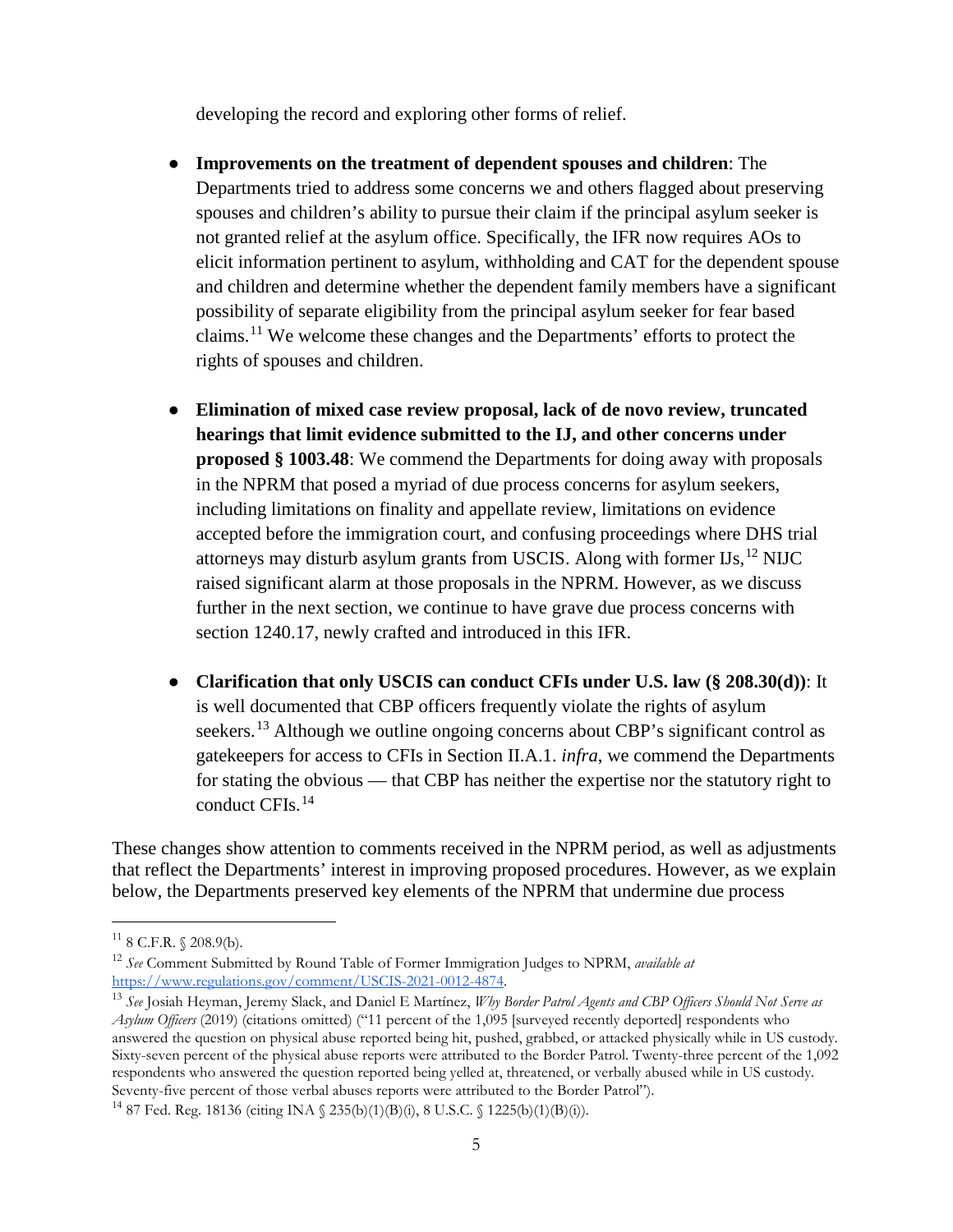protections and introduced a plethora of rules and timelines that are deeply troubling.

## **II. The IFR raises a number of Due Process concerns for asylum seekers at every step of their claim.**

The IFR introduces a new affirmative procedure that builds on the existing use of fear referrals and screenings in expedited removal. For asylum seekers, this new process would entail three phases: (A) apprehension and CFI, (B) asylum merits interview before USCIS, and (C) review before the immigration court. All three phases, as currently envisioned in the IFR, would impose significant obstacles to meaningful asylum access for large categories of asylum seekers, including individuals unable to obtain parole;<sup>[15](#page-5-0)</sup> pro se individuals; people with limited language access; and survivors of trauma.

*A. Apprehension and CFIs: How the IFR's continued reliance on expedited removal will inevitably harm asylum seekers.*

We continue to urge the Administration to reconsider its approach to asylum processing, which remains structured around the irreparably harmful expedited removal system. As we raised in our comment to the NPRM, expedited removal relies on two flawed processes: first, it requires CBP officers to ask questions designed to elicit a fear of return and accurately identify that fear as a potential basis for asylum, even though CBP has long been documented to routinely fail to perform these basic assessments;<sup>[16](#page-5-1)</sup> second, it requires asylum seekers to disclose intimate information about their fear and trauma to government officials, who they may perceive as hostile, usually without the presence of an attorney, while detained, <sup>[17](#page-5-2)</sup> with minimal language access, and often a very short time after arrival.<sup>[18](#page-5-3)</sup> NIJC has represented countless asylum seekers who were unable to present their claims because of these elements of expedited removal.

> 1. Routine failures by CBP agents to refer individuals for fear screenings, resulting in summary removal

Under expedited removal, CBP officers are gatekeepers to the asylum process. Historically, they

<span id="page-5-0"></span><sup>&</sup>lt;sup>15</sup> Despite the Departments' aspirations, they opt to leave the 1997 regulations largely intact, adopting the same standard for parole review that has created mass immigration detention. As mentioned in Section I, we call on the Departments to expand the factors for consideration so that individuals do not have to choose between life and liberty when presenting

their asylum claims. 16 *See* Coalitional letter to DHS Secretary Mayorkas (Feb. 16, 2021),

<span id="page-5-1"></span>[https://www.americanimmigrationcouncil.org/sites/default/files/research/letter\\_to\\_dhs\\_mayorkas\\_opposes\\_expedited](https://www.americanimmigrationcouncil.org/sites/default/files/research/letter_to_dhs_mayorkas_opposes_expedited_removal_process_for_asylum_seekers_at_the_border.pdf) Tremoval process for asylum seekers at the border.pdf (calling on DHS Secretary to reject the use of expedited removal due to fundamental flaws including CBP failure to refer individuals who seek protection).

<span id="page-5-2"></span><sup>17</sup> *See e.g*., U.S. Department of Homeland Security, *Detained Asylum Seekers: Fiscal Year 2014 Report to Congress* (Sept. 9, 2015) (indicating that 35,598 of 42,187 or 84 percent of credible fear applicants were detained in ICE custody).

<span id="page-5-3"></span><sup>18</sup> *See* Complaint to Dep't of Homeland Sec. Office of Civil Rights and Civil Liberties (CRCL) calling for an investigation of the Houston Asylum Office's handling of CFIs (Apr. 27, 2021), *available at* [https://nipnlg.org/PDFs/2022\\_27April-](https://nipnlg.org/PDFs/2022_27April-CFI-complaint.pdf)[CFI-complaint.pdf](https://nipnlg.org/PDFs/2022_27April-CFI-complaint.pdf) ("The Houston Asylum Office routinely fails to provide appropriate language interpreters to asylum seekers, forcing them to proceed with CFIs in languages in which they are not fluent. Asylum seekers have also agreed to move forward with CFIs in languages in which they lack fluency because they were unaware of their right to insist upon an interpreter in their primary language. Asylum Officers often pressure asylum seekers to go forward with interviews in their second or third-best language.").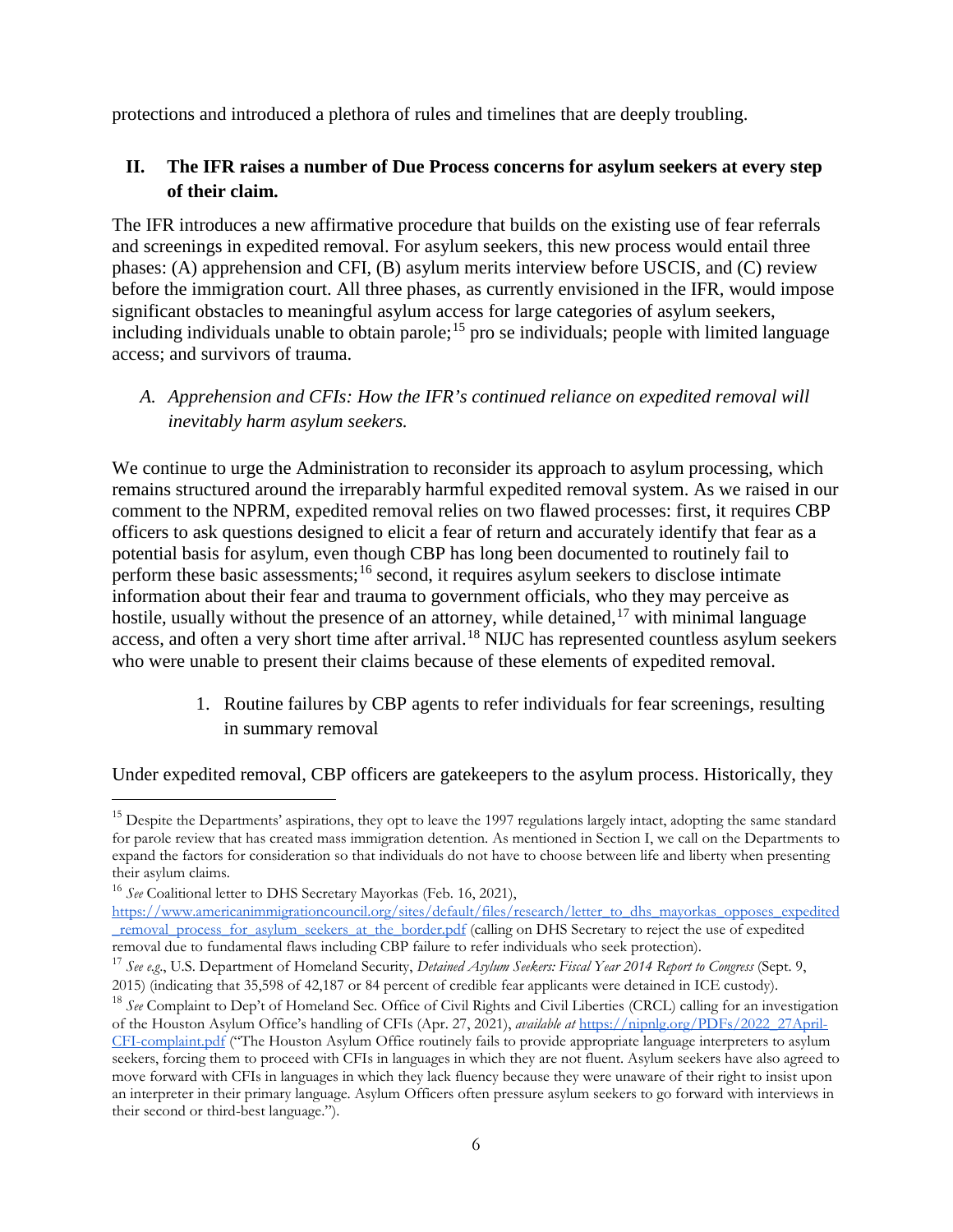have consistently failed to record expressions of fear and have thus failed to refer individuals for CFIs — frequently disparaging asylum seekers, baselessly claiming that individuals' fear claims have no merit, and subjecting them to threats and abusive conditions rather than promptly referring them to AOs. In 2014, NIJC and other nonprofit organizations filed a complaint with DHS' Office of Civil Rights and Civil Liberties as well as the Office of Inspector General.<sup>[19](#page-6-0)</sup> This complaint detailed the cases of nine complainants and observations of legal service providers pertinent to CBP's failure to elicit or record individuals' fear and refer them for CFIs.<sup>[20](#page-6-1)</sup> The complaint documented a pattern of CBP's failure to acknowledge asylum seekers' fear when these individuals expressed them; coercive measures used by CBP to force these individuals to sign their own removal orders, permanently barring them from seeking asylum again; intimidation used to deter asylum seekers from presenting their claims, threatening them with detention and/or criminal charges; and failure to ask individuals if they have a fear of return, despite their statutory mandate. $21$ 

These systemic failures are not a relic of the past. In 2019, Congress expressed alarm that CBP personnel routinely fail to elicit expressions of fear from arriving refugees in contravention of the Refugee Convention,  $^{22}$  $^{22}$  $^{22}$  consistent with a prior finding of the DHS Office of Inspector General.  $^{23}$  $^{23}$  $^{23}$ In 2021, Human Rights Watch published records obtained via the Freedom of Information Act that revealed over 160 USCIS officers' internal reports regarding the treatment of asylum seekers in CBP custody, including blatant refusal to record expressions of fear<sup>[24](#page-6-5)</sup> and CBP forcing asylum seekers to sign documents certifying their own removal via the threat of rape and jail.<sup>[25](#page-6-6)</sup> Accountability for this conduct is elusive, even when abusive conduct is blatant and public, such as the graphic photographs depicting CBP officers violently rushing asylum seekers out of the

Appropriations Act, 116th Cong., 1st Sess., 116-180, (July 2019), at 23, *available at*

<https://www.congress.gov/116/crpt/hrpt180/CRPT-116hrpt180.pdf>("The Committee is concerned by reports of the prosecution for illegal entry and reentry of individuals who express a fear of return to their country of origin during processing by CBP. The Administration is reminded of the United States' obligation under the 1951 Refugee Convention to refrain from punishing asylum seekers for the way in which they enter the country.").

<span id="page-6-4"></span><sup>23</sup> *See* Office of Inspector General, *Streamline: Measuring Its Effect on Illegal Border Crossing*, (Wash., DC: U.S. Dep't of Homeland Sec. (May 2015), at 2, *available at* [https://www.oig.dhs.gov/reports/2015-05/streamline](https://www.oig.dhs.gov/reports/2015-05/streamline-measuring-its-effect-illegal-border-crossing/oig15-95may15)[measuring-its-effect-illegal-border-crossing/oig15-95may15](https://www.oig.dhs.gov/reports/2015-05/streamline-measuring-its-effect-illegal-border-crossing/oig15-95may15) ("Border Patrol's practice of referring [individuals who express fear] to prosecution under [Operation] Streamline is inconsistent among Border Patrol sectors and may violate U.S. treaty obligations.").

<span id="page-6-0"></span> <sup>19</sup> *See* Letter to Megan H. Mack, DHS Officer for Civil Rts. and Civil Liberties, and John Roth, DHS Inspector General, *Inadequate U.S. Customs and Border Protection (CBP) screening practices block individuals fleeing persecution from access to the asylum process* (Nov. 13, 2014), *available at* [https://immigrantjustice.org/press-releases/us-border-screening-errors-block](https://immigrantjustice.org/press-releases/us-border-screening-errors-block-refugees-asylum-process)[refugees-asylum-process.](https://immigrantjustice.org/press-releases/us-border-screening-errors-block-refugees-asylum-process) 20 *See id*. at 13-22.

<span id="page-6-1"></span>

<span id="page-6-2"></span><sup>21</sup> *Id*.

<span id="page-6-3"></span><sup>22</sup> *See* U.S. Congress, *Joint Explanatory Report to accompany H.R. 3931*, Dep't of Homeland Sec.

<span id="page-6-5"></span><sup>24</sup> *See* Human Rights Watch, *They Treat You Like You Are Worthless: Internal DHS Reports of Abuses by US Border Officials*  (Oct. 21, 2021), *available at* [https://www.hrw.org/report/2021/10/21/they-treat-you-you-are-worthless/internal-dhs](https://www.hrw.org/report/2021/10/21/they-treat-you-you-are-worthless/internal-dhs-reports-abuses-us-border-officials)[reports-abuses-us-border-officials](https://www.hrw.org/report/2021/10/21/they-treat-you-you-are-worthless/internal-dhs-reports-abuses-us-border-officials) (sharing dozens of internal reports where DHS officials "preven[t] would-be asylum seekers from lodging claims or compelling them to sign papers they did not understand. One, for example, says the "applicant testified that she told the immigration officers that she was afraid to return. They wrote down that she said she was not. The applicant stated that the immigration officers did not tell her what she was signing when they typed in her signature.").

<span id="page-6-6"></span><sup>25</sup> *See* Eileen Sullivan, '*It Should Not Have Happened': Asylum Officers Detail Migrants' Accounts of Abuse*, The New York Times (Oct. 21, 2021), *available at* [https://www.nytimes.com/2021/10/21/us/politics/asylum-migrants-abuse.html.](https://www.nytimes.com/2021/10/21/us/politics/asylum-migrants-abuse.html)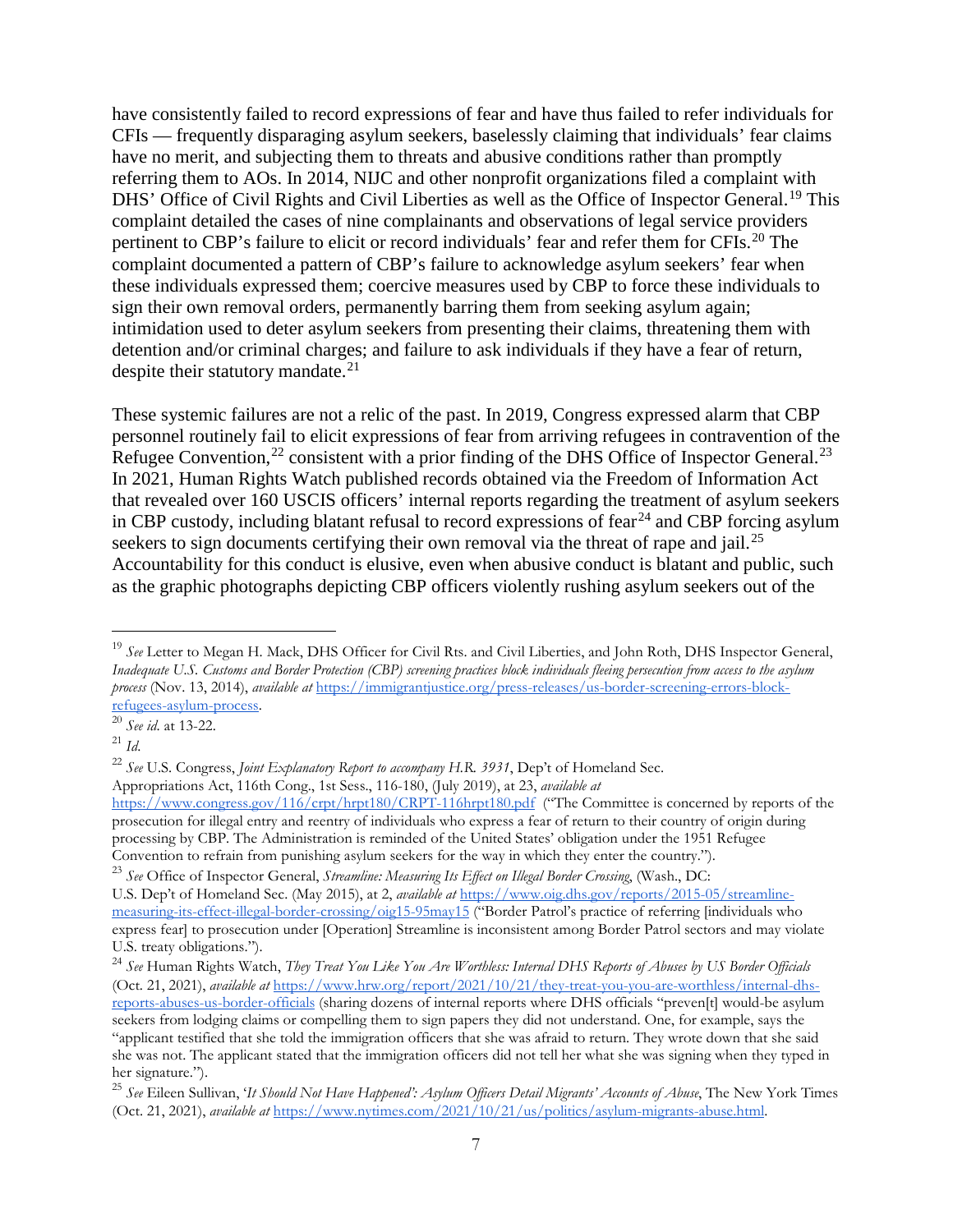U.S. in Del Rio, Texas.<sup>[26](#page-7-0)</sup>

2. Asylum seekers already face systemic barriers to present their claims in Credible Fear Interviews

The Departments' scheme presumes that CFIs are a reliable and fair vehicle for the screening of asylum seekers. This presumption stands in stark contrast to the experience of many of NIJC's clients, who would not have received protection but for layered efforts by large legal teams to obtain their fair day in court — a luxury not available to most asylum seekers.

NIJC client Iris experienced her CFI as a confusing and retraumatizing process that she underwent alone. She recalls: "When I first told my story, I thought that people wouldn't listen to me, that people wouldn't believe me. Ultimately, it was important that I had the opportunity to tell my story to a judge, as the environment in court was very different from that of the credible fear interview."[27](#page-7-1) Other clients report asylum officers rushing them, failing to ask key follow-up questions, and/or failing to record their responses or guide them about the importance of the interview. Without NIJC's intervention, these clients would be removed to face the persecution and torture they fled. And yet, most asylum seekers proceed through the CFI without counsel who can challenge improper reliance on expedited removal screenings. By codifying this system further, the Departments favor speed over fairness and create a system where countless asylum seekers will never have their fair day in court.

*Daniela's[28](#page-7-2) CFI occurred with her five-year-old son who had entered the United States with her. The asylum officer required her son's presence at the interview, even though Daniela had previously presented evidence of sexual violence that led to her pregnancy with her son. During the interview, Daniela repeatedly limited her testimony regarding her prior rapes because of her discomfort discussing this information in front of her young son. Had Daniela's attorney not been present to direct the officer to an affidavit from Daniela that discussed her past harm in greater detail, significant aspects of her history would not have been disclosed.*

*Cristina[29](#page-7-3) fled Honduras to escape domestic violence and was then kidnapped and sextrafficked in Mexico by individuals connected to her hometown in Honduras. Her daughter, whose father was one of Cristina's traffickers, was born in Mexico. However, the asylum officer repeatedly failed to ask Cristina any questions about what had happened to her in Mexico, focusing all questions exclusively on Honduras. When* 

<span id="page-7-0"></span> <sup>26</sup> *See* Felipe de la Hoz, *Biden Is Finally (Maybe!) Ending Title 42. But Trump's Cruel Border Policies Aren't Over*, The New Republic (Apr. 21, 2022), *available at* [https://newrepublic.com/article/166155/joe-biden-title-42-donald-trump](https://newrepublic.com/article/166155/joe-biden-title-42-donald-trump-immigration-border)[immigration-border](https://newrepublic.com/article/166155/joe-biden-title-42-donald-trump-immigration-border) ("When the images of hat-wearing, horse-mounted agents of the state lashing scattering Black migrants with their reins began sparking outcry, the administration went into damage-control mode, with Homeland Security Secretary Ali Mayorkas promising a swift investigation that would "be completed in days—not weeks." Nearly seven months later, the results remain pending, though the agents have now been cleared of potential criminal charges.").

<span id="page-7-1"></span><sup>27</sup> *See* Jesse Franzblau, *"Now, my children can go outside and be safe": Iris' Story*, National Immigrant Justice Center (July 29, 2020), *available [at](https://immigrantjustice.org/staff/blog/now-my-children-can-go-outside-and-be-safe-iris-story)* [https://immigrantjustice.org/staff/blog/now-my-children-can-go-outside-and-be-safe-iris-story.](https://immigrantjustice.org/staff/blog/now-my-children-can-go-outside-and-be-safe-iris-story)

<span id="page-7-2"></span><sup>28</sup> Pseudonym used to protect confidentiality.

<span id="page-7-3"></span> $29$  Pseudonym used to protect confidentiality.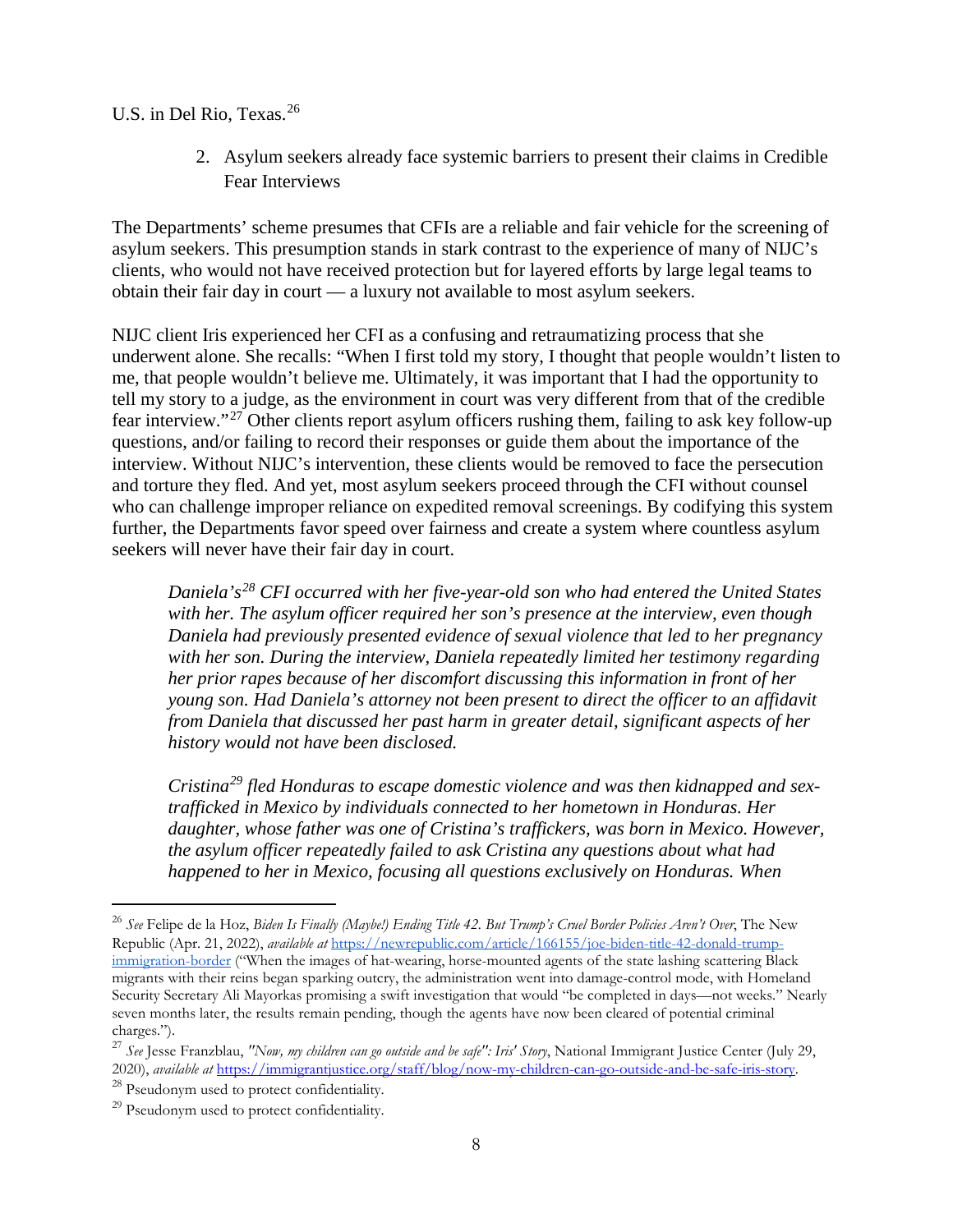*Cristina's attorneys pressed the officer to ask Cristina about any harm in Mexico, the officer responded that he had already asked her to explain why she was afraid to return to Honduras. Only after the attorney continued pushing the officer did he finally ask her about Mexico, leading Cristina to disclose extensive information about the connections between the persecution in Mexico and her fears about harm in Honduras.* 

Without counsel (as most asylum seekers are during their CFI), Daniela or Cristina would almost certainly have received a negative finding, despite their strong legal claims to relief. Asylum seekers who have survived traumatic experiences, suffered gender-based violence, or identify as members of the LGBTQ community frequently are often unable to pass CFIs under the current system despite having viable claims. In NIJC's experience, many asylum seekers, especially survivors of gender-based violence, simply do not know that the harm they experienced is pertinent under U.S. asylum law because their country of origin normalized or condoned this violence. Even when AOs are able to elicit more information about past harm, alarming reports persist of systematic failures to properly implement trauma-informed interview techniques.[30](#page-8-0) The IFR would sanction and continue this systemic problem, despite the questionable reliability of these screenings already documented in federal court.<sup>[31](#page-8-1)</sup>

# *B. The new Asylum Merits Interview: How the IFR's procedures for the new USCIS Asylum Merits Interview will result in routine erroneous referrals to the immigration courts and deportation orders.*

The IFR introduces an array of new deadlines that expedite the entire application process to the point of being often untenable, while also requiring USCIS asylum officers to render eligibility determinations in withholding and CAT, two new areas of immigration law riddled with complexity.

Asylum seekers are supposed to go through their CFI within days of their apprehension. During that brief window, in which asylum seekers are detained by default, finding legal representation and gathering evidence is difficult or impossible. From there, the IFR states that the Asylum Merits Interview must be scheduled within 21 to 45 days of an individual's positive fear screening, which could mean that an asylum seeker's merits adjudication could occur in their first month in the United States.<sup>[32](#page-8-2)</sup> Amidst this rapid timeline, some evidence is due 14 days prior to the interview while other evidence is due 7 to 10 days prior.<sup>[33](#page-8-3)</sup> Following the interview, AOs may have as little as two weeks to render their decision.<sup>[34](#page-8-4)</sup> This timeline would severely compromise the ability of asylum seekers to meaningfully present their claims.

<span id="page-8-0"></span> <sup>30</sup> *See* Complaint *supra* n.18.

<span id="page-8-1"></span><sup>31</sup> *See Jimenez Ferreira v. Lynch*, 831 F.3d 803 (7th Cir. 2016) (ruling that Dominican woman who fled to the United States to escape an abusive partner was wrongly denied protection because the Immigration Judge and Board of Immigration Appeals (BIA) placed too much weight on the notes USCIS officer took during the woman's initial asylum screening interview); *Cuesta-Rojas v. Garland*, 991 F.3d 266 (1st Cir. 2021) (reversing adverse credibility finding, which rested at least in substantial part on asserted discrepancies between noncitizen's credible fear interview account and his removal proceeding account).

<span id="page-8-2"></span> $32$  8 C.F.R.  $\{(208.9(a))$ .

<span id="page-8-3"></span> $33$  8 C.F.R.  $\sqrt{208.4(b)(1)}$ ; 208.9(e)(1).

<span id="page-8-4"></span> $34$  8 C.F.R. § 208.9(e)(2).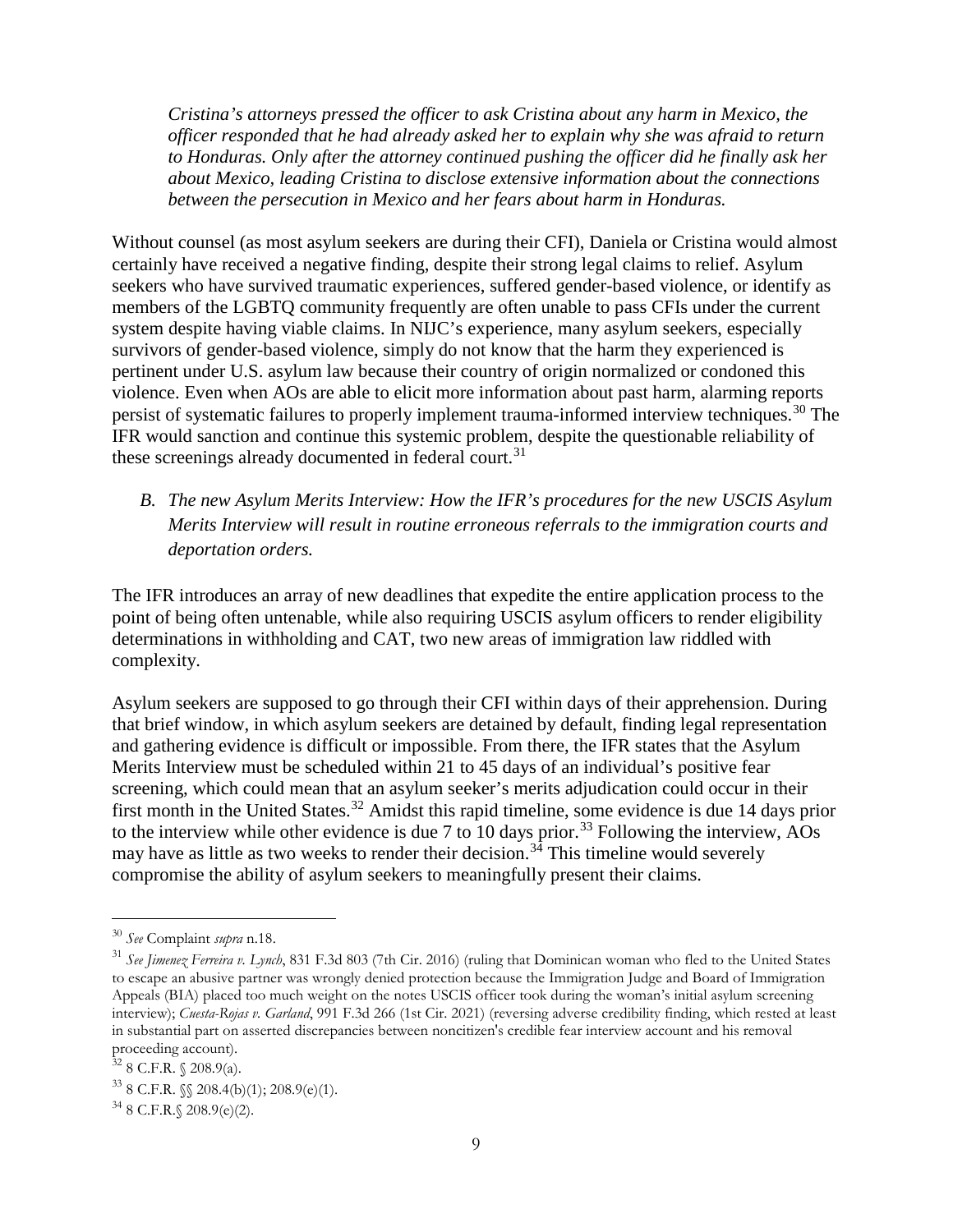Based on NIJC's experience in working with asylum seekers who have recently arrived to the southern border, this timeline means that the vast majority will undergo their fear screening and their subsequent USCIS Asylum Merits interview without counsel. The IFR leaves individuals with as little as *one week* to retain counsel — an impossible feat even in areas of the country with the greatest possible access to attorneys with asylum expertise; and particularly unreasonable when accounting for the likelihood that asylum seekers will be detained for much, if not all, of this time. The Departments acknowledge the significant strain imposed by these timelines, but opt to rush people through these interviews anyway, without sufficient time to prepare.<sup>[35](#page-9-0)</sup> USCIS can only deviate from the expedited interview scheduling of this IFR in the case of exigent circumstances, which the Departments define restrictively as interpreter issues, AO sickness, or the asylum office's closure — i.e., none of which relate to asylum seekers' needs to prepare or gather evidence.<sup>[36](#page-9-1)</sup>

Proceeding without an attorney will create cascading problems for asylum seekers. Asylum seekers face two confusing deadlines right before their interview: up to seven days before the interview,[37](#page-9-2) asylum seekers have a window to correct any mistakes on their CFI, now converted into an asylum application; concurrently and up until 14 days before the interview, asylum seekers must submit any relevant evidence to support the merits of their asylum claim. The seven-day submission window for corrections of AO errors is critical, because these errors, misunderstandings, or even mistranslations, may all be consequential or determinative of credibility assessments and other legal determinations made by AOs and IJs. Missing this window could taint the entire proceeding for asylum seekers — something pro se applicants are largely unable to anticipate. Meanwhile, the 14-day track is key to an applicant's ability to provide basic support for their claims, including coordinating the receipt and submission of evidence from their home country, supporting affidavits, country conditions evidence, and articulating the basis of their asylum claim under proper (extremely complex) legal precedent. Preparing this submission is onerous for experienced attorneys and can often take 100 hours or more, let alone unrepresented and often detained people with little understanding of the burden they bear under U.S. law. Rushing asylum seekers through these deadlines will compromise the search for counsel and compliance with these new requirements, even though the former is key to the latter.

This rushed timeline will also hinder NIJC and other legal service providers who endeavor to match asylum seekers with pro bono representation. It is only thanks to this model that NIJC is able to serve more than 800 asylum seekers at any given moment. But it often takes weeks or even months to place a case with pro bono counsel. The compressed timeline will also make the proper presentation of cases practically impossible. For example, NIJC and its pro bono teams frequently retain experts to provide evidence to support the legal claims to meet the asylum

<span id="page-9-0"></span> <sup>35</sup> *See* 87 Fed. Reg. at 18143 ("While recognizing that affirmative asylum applicants often spend a greater amount of time preparing their asylum application in advance of filing and have more time inside the United States to procure and consult with counsel, the Departments also must consider that delaying the Asylum Merits interview for any considerable length of time to allow applicants in the Asylum Merits process a similar amount of time would undermine the basic purpose of this rule: To more expeditiously determine whether an individual is eligible or ineligible for asylum.").

<span id="page-9-1"></span> $36$  8 C.F.R. § 208.9(a)(1).

<span id="page-9-2"></span> $37$  8 C.F.R.  $\{(208.4(b)(2)).$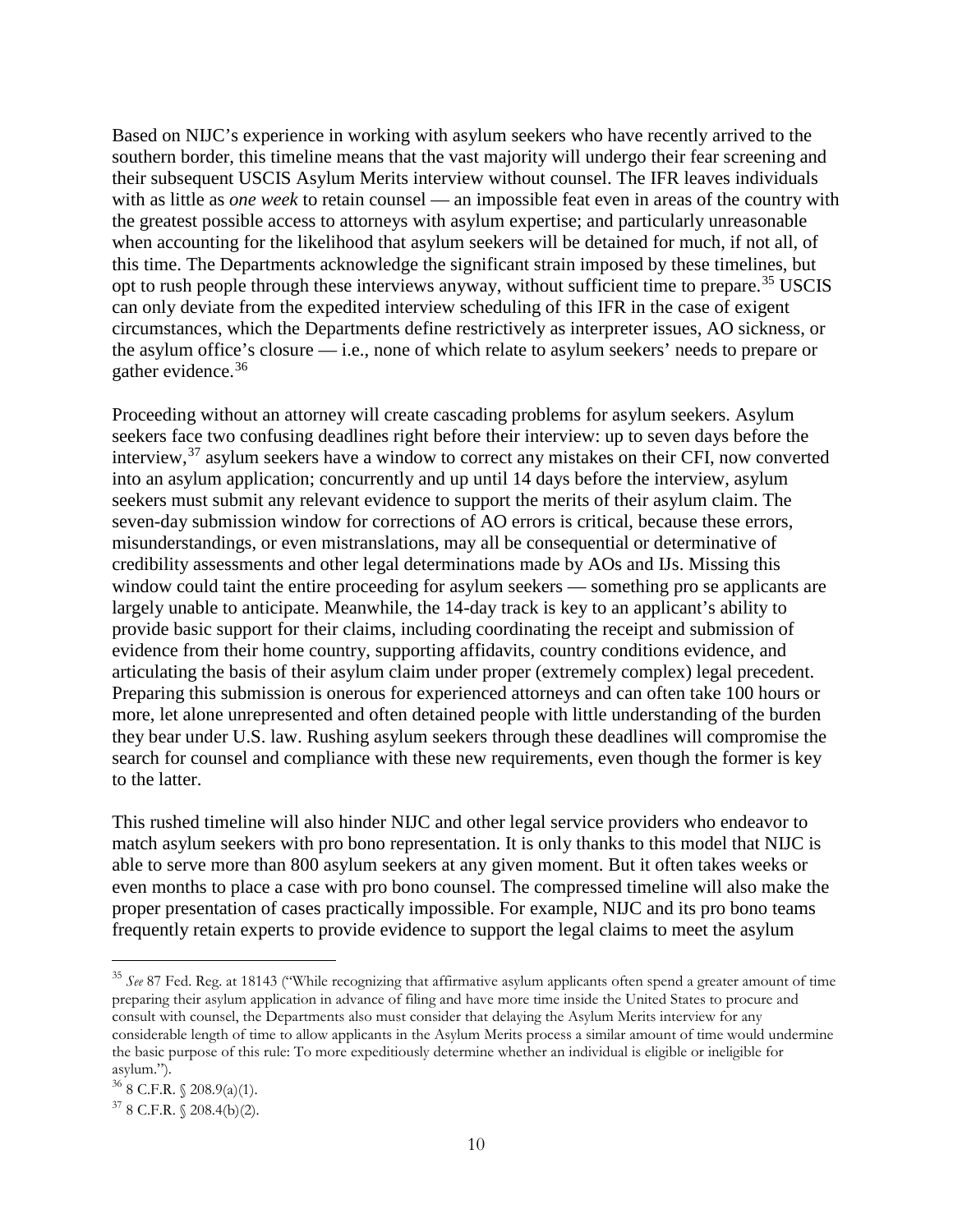burden. NIJC also obtains forensic evaluations to serve as corroboration when a client presents with physical scars or other medical signs of torture. Similarly, NIJC regularly endeavors to present psychological evaluations, and corroborating evidence from the client's home country. Under the timelines imposed by the IFR, little of this evidence-collection will be possible. As such the IFR will impair NIJC's efforts to advance its mission of defending the legal rights of immigrants and asylum seekers.

Even asylum seekers with counsel will lack the full and fair opportunity to present their claim under these strenuous deadlines. In NIJC's experience, intakes for asylum seekers can take multiple conversations, which can last hours at a time, and in some cases must be spread out over time to limit retraumatization. In addition to this assessment, NIJC conducts conflict checks and assesses its capacity to provide representation in-house, refer for pro bono representation with training and ongoing guidance from NIJC attorneys, or refer asylum seekers to other service providers. If NIJC accepts a case in-house or via pro bono placement, merely gathering evidence and reviewing the CFI can take weeks to months, often requiring extensive research, contacting relatives and other witnesses in asylum seekers' home country, and developing the rapport and trust necessary for asylum seekers to share their full personal story. In cases where NIJC is able to place a case with pro bono counsel, it can take that legal team, which generally consists of non-immigration experts, weeks to build competency so that they can meaningfully begin their representation. This timeline will not be possible under the IFR.

Furthermore, the IFR's inclusion of withholding and CAT within the scope of AO review renders proper preparation and evidence submission even more critical. Making out a claim for relief under withholding or CAT requires meeting different burdens and establishing different legal elements than asylum, and some of these elements are not consistently applied across the country. In NIJC's experience, applying for withholding of removal and CAT while concurrently seeking asylum requires scrupulous review of circuit court and BIA precedent as well as an assessment of relevant regulations. Preparing these cases further requires counsel to assess the proper evidence required for meeting the requirements of each claim and to triage the importance of collecting that evidence on a particular timeline. The expedited time frame the IFR requires is not only untenable for asylum claims; it is prohibitive given the Departments' aim to expand AO's scope of review.

The consequences of truncated preparation and evidence submission are dire. Such expedited time frames may result in returning individuals to their persecutors or torturers and barring them from return for five years, with scant judicial review. It also poses organizational and even ethical issues for organizations like NIJC. Two of NIJC's key priority areas are (a) ensuring access to counsel in immigration proceedings, which includes providing high quality legal counsel and advocating for a guaranteed right to counsel and (b) defending, maintaining, and expanding access to asylum and related forms of relief. NIJC will not be able to ethically advance this mission without dramatically reducing the number of asylum seekers it is able to serve at any given time. These issues are also present for private attorneys because attorneys have ethical obligations to engage in zealous representation and to maintain a reasonable and workable caseload. These lawyerly obligations are all but impossible to satisfy while representing individuals subject to the IFR, which may dissuade attorneys from taking on this representation entirely.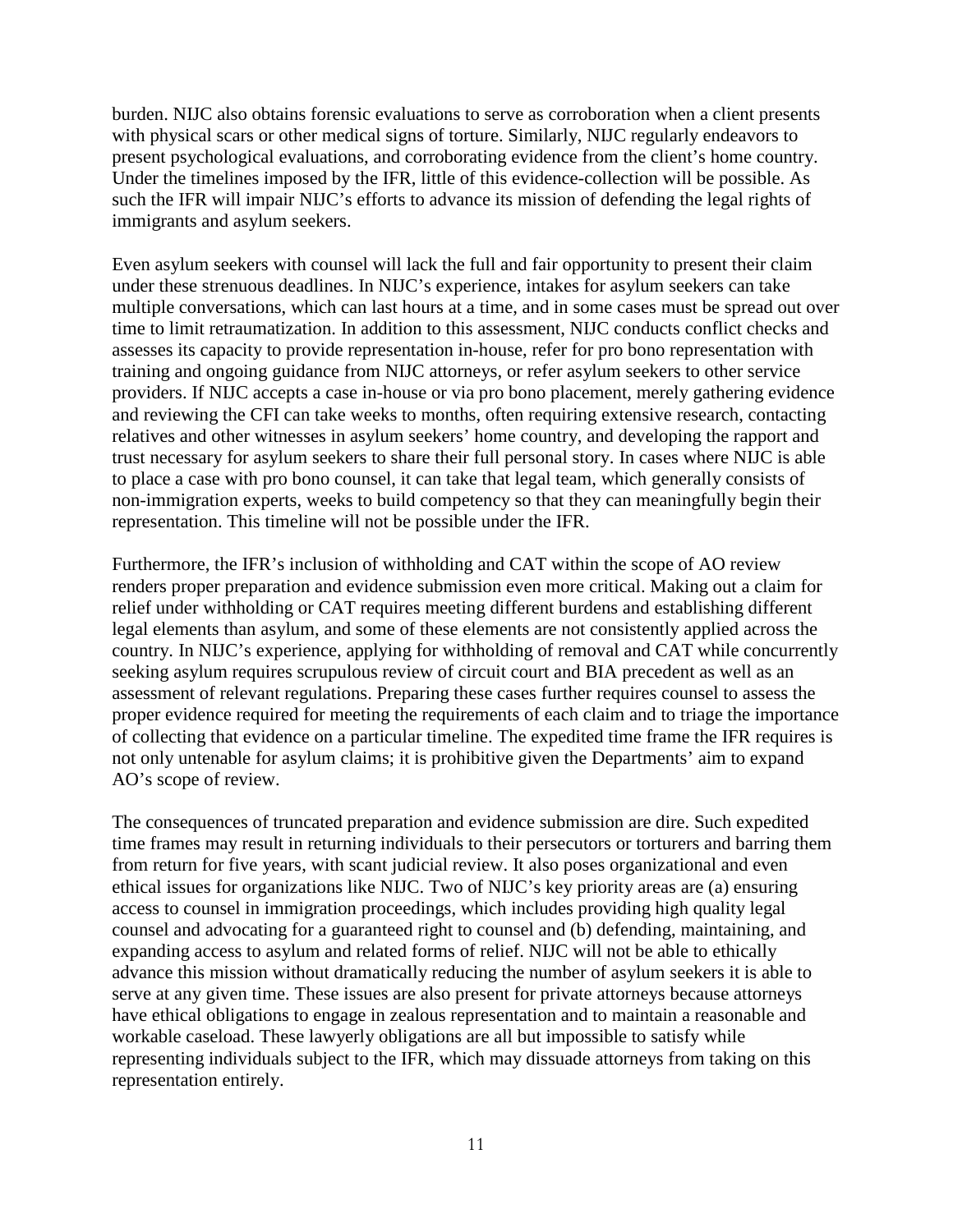Asylum seekers and legal service providers won't be alone in suffering adverse consequences of these rushed timelines; so will the Departments. The Departments presume that the AO's non adversarial review will decrease referrals to the immigration court under this rule.<sup>[38](#page-11-0)</sup> This supposition presumes one of two scenarios: individuals promptly prevailing at the asylum office or declining review by the IJ. Historically, asylum seekers have had greater success before IJs than AOs.[39](#page-11-1) The IFR is unlikely to reverse that tide under this rushed timeframe, which will inevitably limit evidence submitted without lessening the complex requirements of U.S. asylum law. And once a person is referred to an IJ following an on-the-merits denial from the AO, there will be new concerns introduced into the proceedings before the IJ (like improper credibility assessments and incorrect consideration of the asylum elements stemming from rushed or incomplete briefing) that will compromise those proceedings as well. In other words, even though the IFR will make the process more efficient for a small minority of applicants who are able to prevail quickly, it will prolong and complicate the system for most others, and will introduce additional complications that undermine access to a fair process for those in this majority.

Given these challenges, the Departments should, at a minimum, withdraw or expand on these rushed timelines. Even if the Departments withdrew these rushed timelines, we note that their plan to field claims through USCIS fails to incorporate essential improvements to the existing interview process in order to avert unnecessary referrals to IJs. The Departments emphasize their plan to proceed with a phased implementation "to hire new employees and spend additional funds to fully implement the new Asylum Merits process" and outline their plan to place individuals who pass fear screenings in 240 proceedings until USCIS has sufficient support for the full roll-out of this rule.<sup>[40](#page-11-2)</sup> NIJC appreciates this cautionary approach, but notes that any implementation of this IFR (phased or in full) would require substantive changes to the asylum interview process to comport with due process requirements.<sup>[41](#page-11-3)</sup> In our comment on the NPRM, NIJC outlined several ways in which USCIS should improve its new merits interviews for asylum seekers to conform with the Departments' intent to uphold fairness:

- confirm that attorneys may elect to offer an opening statement and question their clients directly first, followed by the AO asking questions on narrow issues that require clarification;
- confirm that attorneys may offer a closing statement at the conclusion of the interview;
- require officers to review filings in advance of asylum interviews and train them to explore credibility without requiring asylum seekers to provide such a level of detail

<span id="page-11-0"></span><sup>&</sup>lt;sup>38</sup> 87 Fed. Reg. at 18090 ("This IFR will help more effectively achieve many of the goals outlined in the Global Asylum rule — including improving efficiency, streamlining the adjudication of asylum, statutory withholding of removal, and CAT protection claims, and lessening the strain on the immigration courts — albeit with a different approach. This rule helps meet the goal of lessening the strain on the immigration courts by having USCIS asylum officers adjudicate asylum claims in the first instance, rather than IJs. As explained further in this rule, the Departments anticipate that the number of cases USCIS refers to EOIR for adjudication will decrease").

<span id="page-11-1"></span><sup>39</sup> *See* TRACImmigration, *Asylum Grant Rates Climb Under Biden* (Nov. 10, 2021), *available at*  <https://trac.syr.edu/immigration/reports/667/> ("Historically, asylum seekers have had greater success in the Immigration Court for affirmative as compared with defensive asylum cases.").

<span id="page-11-2"></span> $40$  87 Fed. Reg. at 18185 (declining to proceed with pilot and favoring phased implementation).

<span id="page-11-3"></span><sup>&</sup>lt;sup>41</sup> The IFR adds but one new safeguard to this new Asylum Merits Interview, the clarification that attorneys can question witnesses. *See* 8 C.F.R. § 208.9(d).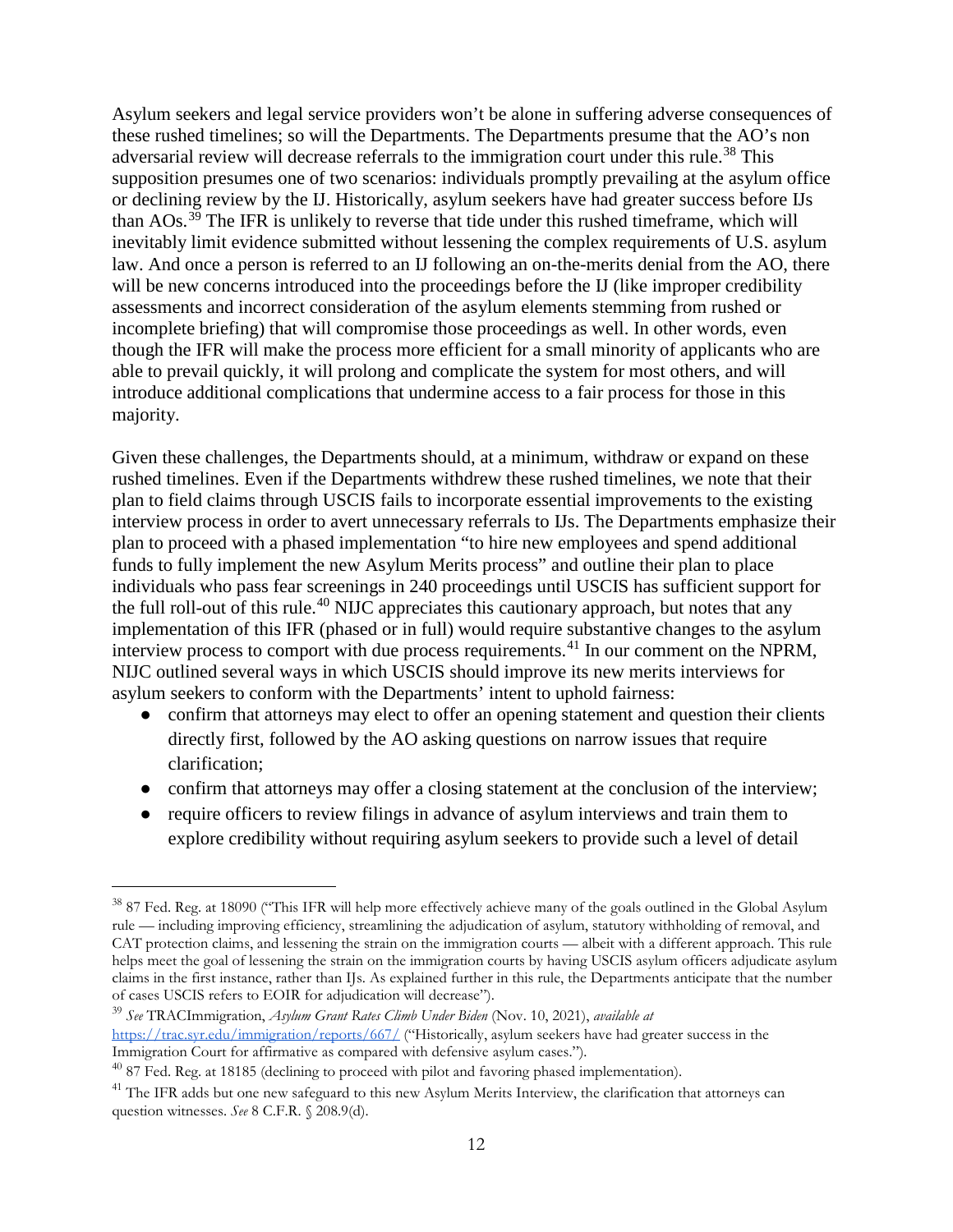about torture and persecution that they experienced resulting in unnecessary retraumatization: [42](#page-12-0)

- train officers to detect indicia of incompetency that may adversely impact asylum seekers' ability to proceed,<sup>[43](#page-12-1)</sup> especially in light of the adverse impact of trauma on memory;<sup>[44](#page-12-2)</sup>
- make referrals to IJs for full removal proceedings when presented with significant indicia of incompetency so that applicants can be assessed and potentially appointed a Qualified Representative; [45](#page-12-3)
- permit USCIS to appoint counsel in other cases where counsel is necessary to ensure fairness;
- permit asylum seekers and their counsel to record objections and make requests that the record reflect nonverbal activity (e.g. "Let the record reflect the application is showing a scar on her leg," or "Let the record reflect the applicant is crying.");
- create robust oversight and complaint mechanisms, including the option to elevate complaints to a supervisor during or immediately following the interview, so that asylum seekers have recourse when officers restrict their rights, do not provide appropriate language access services, or silence witnesses or counsel.

In sum, we call on the Departments not only to withdraw their proposed expedited timeframes, but to engage with NIJC and other stakeholders on specific measures to improve its AO interview procedures *prior* to launching the significant changes they contemplate. No asylum seeker should be better served in immigration court than in non-adversarial proceedings. USCIS should not presume that the existing interview process (layered with expedited timeframes) will be sufficient to comply with asylum seekers' rights under domestic law as well as international

<span id="page-12-0"></span><sup>&</sup>lt;sup>42</sup> This is particularly important as USCIS interviews often take many hours to a full work day. In NIJC's experience such long interviews do not permit asylum seekers to benefit from the non-adversarial setting of the affirmative process, as they would spend less time testifying in immigration court than before USCIS. NIJC would urge USCIS to refrain from such lengthy interviews that are bound to retraumatize applicants.

<span id="page-12-1"></span><sup>&</sup>lt;sup>43</sup> Current USCIS procedures make clear that, unlike immigration judges, asylum officers are not trained to detect indicia of incompetency pursuant to *Matter of M-A-M-*, 25 I&N Dec. 474 (BIA 2011). *See* USCIS, *Asylum Division Affirmative Asylum Procedures Manual* (AAPM) (May 2016), *available at*

[https://www.uscis.gov/sites/default/files/document/guides/AAPM-2016.pdf,](https://www.uscis.gov/sites/default/files/document/guides/AAPM-2016.pdf) at II.J.12 (p.18) ("Asylum Office personnel are neither trained nor expected to evaluate an asylum applicant's mental or physical competency and shall not make any determinations to that effect."). This means that asylum seekers living with mental or physical disabilities have little to no remedy under the Rehabilitation Act and Due Process Clause to seek the accommodations they require. For example, section III.B.6. (p.38) of the AAPM largely prevents asylum officers from waiving the asylum seeker's presence or testimony, if no other witness is available. This would force mentally incompetent asylum seekers to testify and prevent other remedies, such as ascribing the same weight to a written declaration as sworn testimony of the asylum seeker or witnesses unable to appear, or proffer from counsel based on the written submission.

<span id="page-12-2"></span><sup>44</sup> *See* Saadi A, Hampton K, de Assis MV, Mishori R, Habbach H, et al., *Associations between memory loss and trauma in US asylum seekers: A retrospective review of medico-legal affidavits* (2021), PLOS ONE 16(3): e0247033, *available at* 

<span id="page-12-3"></span><sup>&</sup>lt;sup>45</sup> As noted in this section and n. 43 *supra*, USCIS does not have robust procedural safeguards to screen and process the claims of incompetent asylum seekers. Until USCIS can adopt stronger procedures and policies so these individuals can properly benefit from the affirmative process without compromising their rights under the Due Process Clause and the Rehabilitation Act, we recommend sending those claims to immigration judges.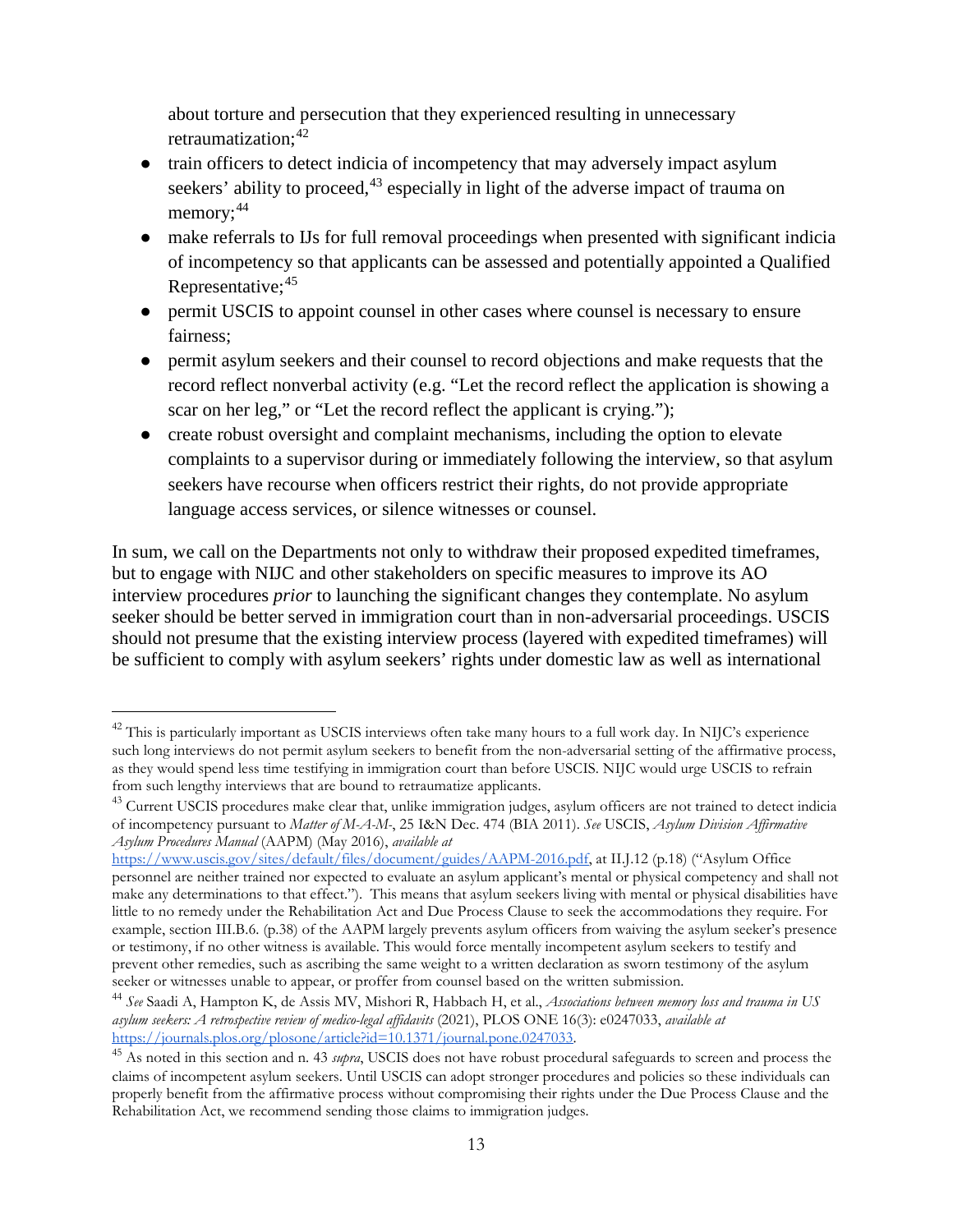treaty obligations to fair consideration of their claims.

*C. Immigration Court Review: More untenable timeframes and procedural requirements will harm asylum seekers' right to fundamentally fair hearings.*

The IFR introduces a wholly new procedure for immigration court review, which was not included in the original NPRM and therefore did not benefit from comments about it. Under the guise of "streamlined section 240 removal proceedings,"[46](#page-13-0) the Departments propose rapid immigration court deadlines and procedures that will result in removal orders for many people with viable asylum claims. As we explain below, (1) the Departments fail to justify these new, unreasonably rushed timelines; (2) this new process will fail to safeguards the due process rights of unrepresented asylum seekers; (3) even represented asylum seekers will not have sufficient time to prepare and benefit from fair proceedings; (4) the IFR's new procedural hurdles and timelines will harm respondents most, in the name of speed and efficiency; and (5) the discrete safeguards they propose are insufficient to avoid irreversible harm to asylum seekers.

> 1. The IFR's expedited processing and deadline are unreasonable, do not actually achieve the purported purpose of balancing efficiency and fairness, and have not been sufficiently explained.

The stated "principal purpose" of the IFR is to increase "efficiency[] and "fairness of the process" by which people seek protection from persecution.<sup>[47](#page-13-1)</sup> However, the IFR unreasonably imposes stringent deadlines on asylum seekers, even though the Departments are not positioned to accommodate those deadlines. Further the IFR relies on vague "caveat[s]" that "it will take time to fully implement the rule," without providing meaningful guidance for stakeholders about how implementation will actually work, leaving asylum seekers, their attorneys, and the immigration systems at a loss for how to prepare to respond.<sup>[48](#page-13-2)</sup>

The timelines contemplated under this IFR are no less confusing and stringent for IJ proceedings than they are for AO interviews. The IFR requires the first master calendar hearing to occur 30 days after *service* of a notice to appear (NTA).<sup>[49](#page-13-3)</sup> This change is problematic for asylum seekers, their attorneys, and the Departments.

First, there is frequently a substantial gap between when an NTA is served upon the respondent and when it is *filed* with EOIR. DHS has struggled mightily to issue NTAs that even have hearing dates on them, much less NTAs with hearing dates within 30 days.<sup>[50](#page-13-4)</sup> In addition, the Departments have been unable to manage the scheduling of master calendar hearings for those individuals who are *already* in proceedings before EOIR, the result being ongoing cancellations

<span id="page-13-0"></span> <sup>46</sup> 87 Fed. Reg. at 18097.

<span id="page-13-1"></span><sup>47</sup> 87 Fed. Reg. at 18089.

<span id="page-13-2"></span><sup>48</sup> 87 Fed. Reg. at 18089.

<span id="page-13-3"></span> $49$  8 C.F.R. § 1240.17(b).

<span id="page-13-4"></span><sup>50</sup> *See Pereira v. Sessions*, 138 S.Ct. 2105, 2119 (2018) (government citing administrative burden of meeting threshold statutory requirements in serving NTA with time, date, and place of proceedings); *Niz Chavez v. Garland*, 141 S.Ct. 1474, 1484 (2021) ("The government admits that producing compliant notices has proved taxing over time.").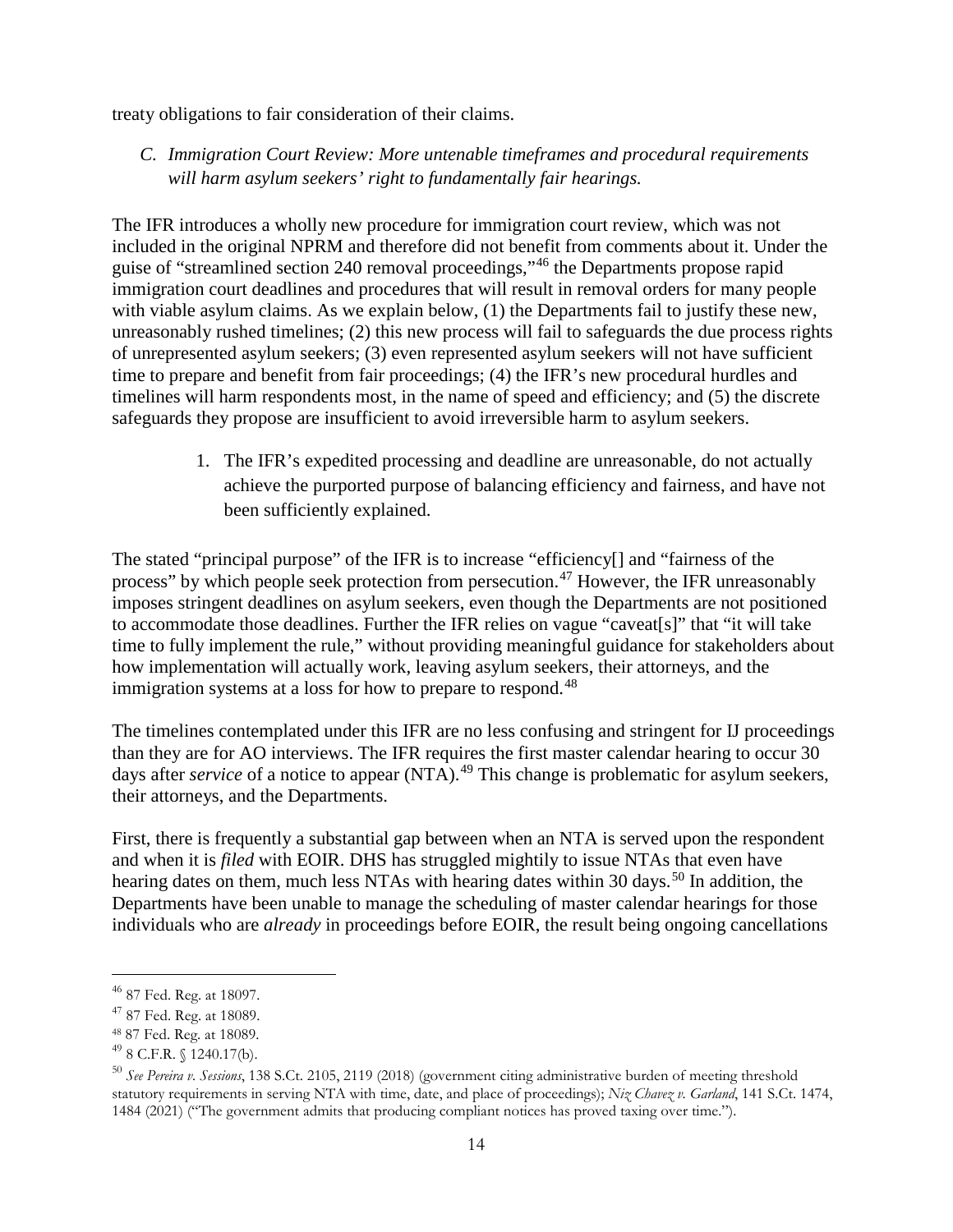and failures to address cases that are already on the immigration courts' dockets.<sup>[51](#page-14-0)</sup> The inevitable delay for existing cases will prejudice individuals who wish to move forward with their case as quickly as possible, including asylum seekers who want to reunite with family and applicants for cancellation of removal who risk becoming ineligible for that relief as their qualifying-relative children approach adulthood. Requiring hearings to be set within 30 days when EOIR is in no position to effectively manage its docket for people with existing cases is unreasonable in that it forces newly arrived asylum seekers to proceed on an unfeasibly fast timeline even though EOIR is in no position to accommodate that timeline. There are simply not enough adjudication resources for this timeline to be workable on EOIR's end.

Additionally, for cases directly impacted by the IFR, the Departments fail to consider how the gap between service and filing of NTAs, paired with the demanding timeline in this rule, would complicate the case-completion process. Asylum applicants cannot file materials with EOIR, including changes of address forms and notice of appearance by an attorney, until the NTA is served on the court. Delays in that process when accompanied by a short 30-day window will create a significant risk that attorneys and asylum seekers alike will not receive notice of hearings or be able to file requests to make changes to those hearings. These changes are likely to result in improper notice to respondents and unfair *in absentia* removal orders for failure to appear.

Second, once the NTA is filed, asylum seekers have two back-to-back hearings and only one month from their first master calendar hearing to prepare key elements of their claim (discussed further at section II.C.3. *infra*). Their second hearing could be their last, leaving asylum seekers without a merits hearing. These timelines and procedures undermine the Departments' stated purpose by forcing applicants for asylum, withholding of removal, and CAT protection to gather sufficient evidence — especially from foreign countries that must be translated — to meet their burden for their claims under unreasonably restrictive deadlines. Combined with the rushed timeline at the asylum office, the EOIR deadlines will be unworkable for many asylum speakers, who often have limited language access, are navigating proceedings pro se, need to gather significant evidence to support their cases, and may also be detained. In many cases, asylum seekers are forced to flee their home countries with little or no opportunity to plan for their departure. In practice, this means that many asylum seekers arrive in the United States with little or no supporting documentation. In order to obtain such evidence, asylum seekers must often coordinate with family or loved ones in their home country. Family or loved ones may then have to travel to remote locations or navigate bureaucratic procedures to obtain the documents or evidence requested. This is a practice that can take weeks or months. The timelines in the IFR fail to take into consideration the reality many asylum seekers are forced to navigate and will effectively preclude many individuals from accessing protection.

Third, even the stated goal of "operational efficiency" is unlikely to be achieved. It is virtually certain that the sort of rushed adjudication that will result from the timeline imposed by the IFR will result in adjudicative errors and deprivation of a fair opportunity to seek relief. Those errors will yield many more appeals, to the Board of Immigration Appeals and to the Circuit Courts. So

 $\overline{a}$ 

<span id="page-14-0"></span><sup>51</sup> *See e.g.*, Giulia McDonnell Nieto Del Rio, *Chaotic Reopening of Immigration Courts Make New York Immigrants Fear Deportations*, Documented (June 24, 2021), *available at* [https://documentedny.com/2021/06/24/chaotic](https://documentedny.com/2021/06/24/chaotic-reopening-of-immigration-courts-make-new-york-immigrants-fear-deportations/)[reopening-of-immigration-courts-make-new-york-immigrants-fear-deportations/.](https://documentedny.com/2021/06/24/chaotic-reopening-of-immigration-courts-make-new-york-immigrants-fear-deportations/)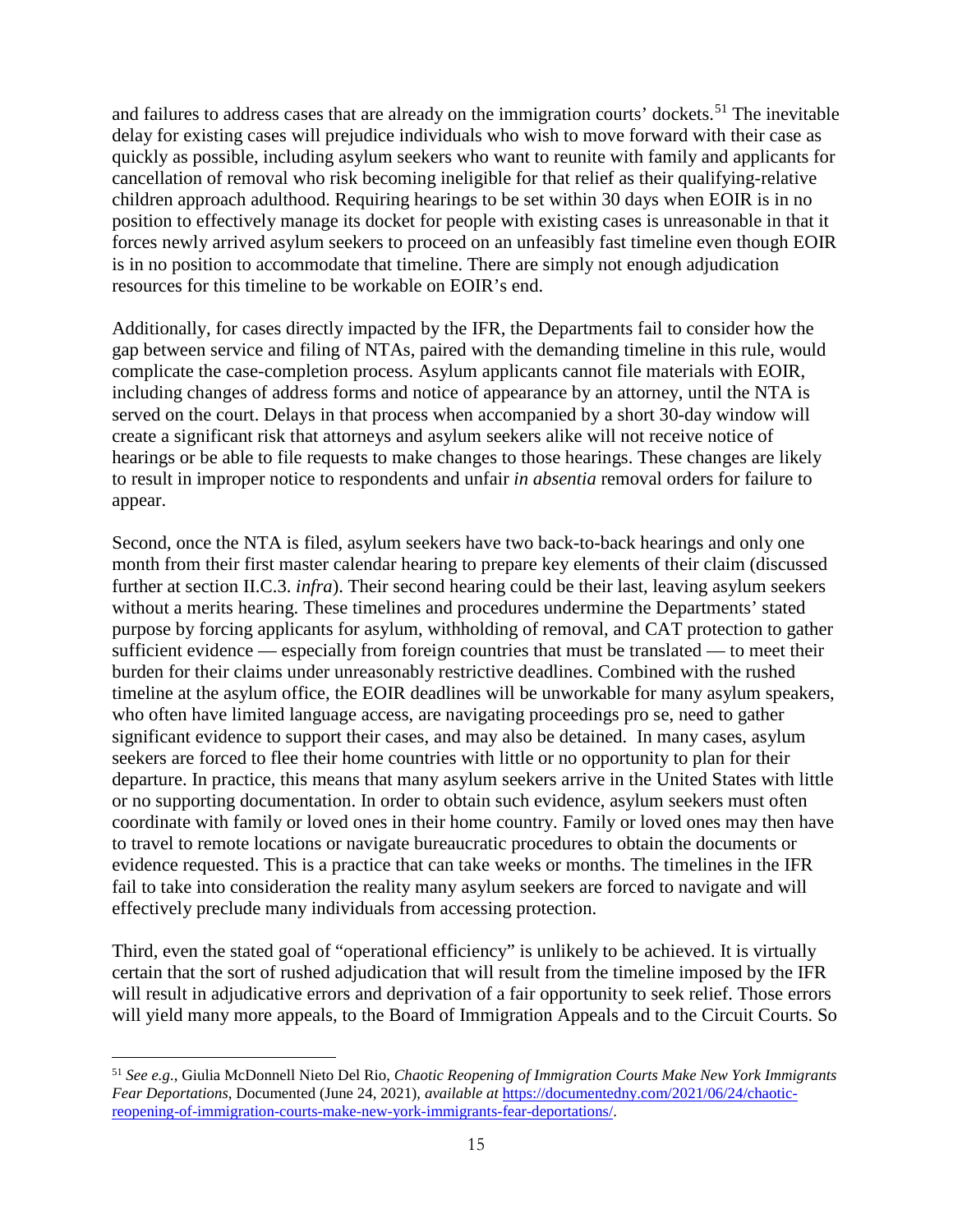while it is true that, for some applicants, things will proceed more quickly, for many others they will just have to endure an appeal process that is already prolonged and subject to timeline concerns not addressed by the IFR. Even if operational efficiency could be a valid excuse for depriving asylum seekers of a fair chance at protection from persecution — a tradeoff that NIJC categorically rejects — the truth of this IFR is that it merely moves the delay to another part of the adjudication process. And it does so while imposing a timeline that will make it virtually impossible for many asylum seekers to access counsel, obtain evidence, and meaningfully advance their claims to protection. This is a trade that the Departments should not make.

Finally, there is no justification for these expedited timelines under the Immigration and Nationality Act (INA). First, the Rule sets individuals down a path of expedited adjudication even though the INA gives noncitizens one year from the date of their arrival in the United States to file their asylum applications.<sup>[52](#page-15-0)</sup> Congress adopted this one-year deadline after rejecting a 30day deadline because it would be harmful to those "most deserving" of protection to impose an impossible timeline.[53](#page-15-1) Congress established no deadline at all for withholding of removal or CAT applications, which are mandatory forms of protection.<sup>[54](#page-15-2)</sup> One of the factors that makes the timelines in the IFR especially unreasonable is that, for all applicants subject to this IFR, they will have zero lead time before they are forced into this expedited track. Even though Congress gives them up to a year to file an application for asylum, they will be forced to apply and start defending their applications within days of entry. This is particularly troubling given the extensive record of evidence showing that even the one-year deadline already improperly precludes many asylum seekers from presenting their claims.<sup>[55](#page-15-3)</sup> As stated above, NIJC urges the Departments to develop more efficient and predictable adjudication systems both at the asylum office and before the immigration courts. But it cannot do so while also depriving applicants of statutorily provided preparation time that would have allowed them to find counsel and gather documents to support their asylum applications.

Notably, the Departments previously attempted to limit the availability of extensions and longer filing timelines in a Trump-era Rule, "Procedures for Asylum and Withholding of Removal," that was a companion to the Global Asylum Rule referred to in the IFR.[56](#page-15-4) The IFR cites this Rule and the related injunction but fails to justify implementing case completion timelines and procedures that are similar to an already-enjoined rule and that are implementing the same statutory provisions. In particular, the rule enjoined by *NIJC v. EOIR* gave applicants just 180 days to complete their cases in front of IJs, and the parties in that litigation argued that the

<span id="page-15-0"></span> <sup>52</sup> *See* 8 U.S.C. § 1158(a)(2)(B).

<span id="page-15-1"></span><sup>53</sup> *See* Sen. Rep. 104-249, at 43 (1996) (explaining that "the persons most deserving of asylum status — those under threat of retaliation, those suffering physical or mental disability, especially when abuse resulting from torture — would most be hurt by the imposition of any filing deadline, and particularly so, if the deadline was thirty days").

<span id="page-15-2"></span><sup>54</sup> *See id.* § 1231(b)(3); 8 C.F.R. §§ 1208.16-18; *INS v. Cardoza-Fonseca*, 480 U.S. 421, 440 & n. 25 (1987).

<span id="page-15-3"></span><sup>55</sup> *See* Human Rights First, *Draconian Deadline: Asylum Filing Ban Denies Protection, Separates Families* (Sept. 30, 2021), *available at* [https://www.humanrightsfirst.org/resource/draconian-deadline-asylum-filing-ban-denies-protection-separates](https://www.humanrightsfirst.org/resource/draconian-deadline-asylum-filing-ban-denies-protection-separates-families#:%7E:text=The%20one%2Dyear%2Dfiling%20deadline,States%2C%20with%20very%20limited%20exceptions)[families#:%7E:text=The%20one%2Dyear%2Dfiling%20deadline,States%2C%20with%20very%20limited%20exception](https://www.humanrightsfirst.org/resource/draconian-deadline-asylum-filing-ban-denies-protection-separates-families#:%7E:text=The%20one%2Dyear%2Dfiling%20deadline,States%2C%20with%20very%20limited%20exceptions) [s\(](https://www.humanrightsfirst.org/resource/draconian-deadline-asylum-filing-ban-denies-protection-separates-families#:%7E:text=The%20one%2Dyear%2Dfiling%20deadline,States%2C%20with%20very%20limited%20exceptions)"The filing deadline ban is a technical requirement that has blocked tens of thousands of bona fide refugees from asylum. By 2008, more than [53,400](https://www.humanrightsfirst.org/resource/asylum-filing-deadline) asylum seekers had had their cases denied, rejected, or delayed due to the filing ban.").

<span id="page-15-4"></span><sup>56</sup> *See* "Procedures for Asylum and Withholding of Removal," 85 Fed. Reg. 81,698 (Dec. 16, 2020) enjoined by NIJC et al. v. EOIR et al., No. 1:21-cv-00056-RBW (D.D.C. Jan. 14, 2021) appeal pending in NIJC v. EOIR, No. 21-5063 (D.C.  $Cir.$ ).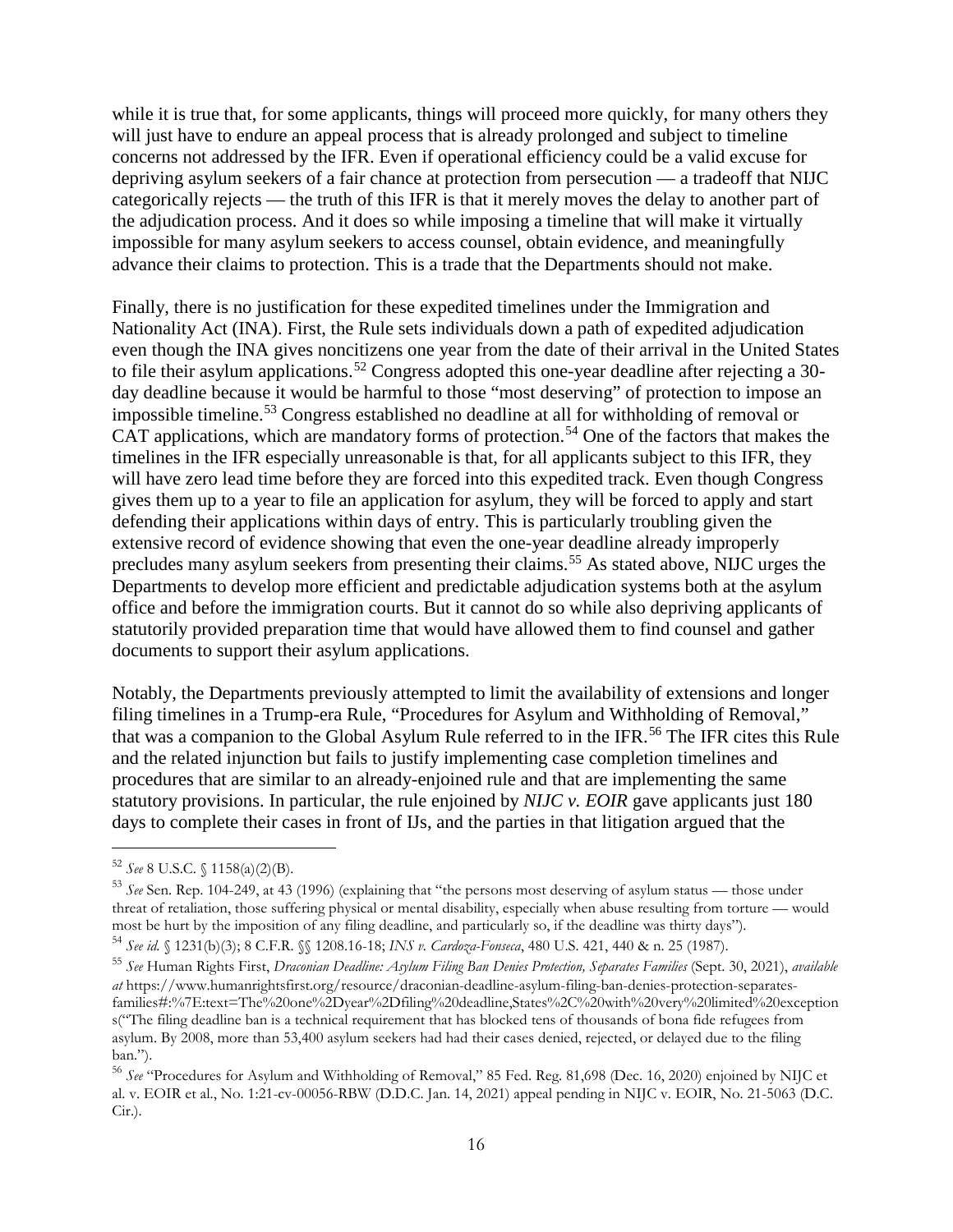timeline contemplated by that rule was contrary to law because it undermined the one-year filing deadline for asylum cases and because Congress clearly contemplated that it could take longer than 180 days for cases to be completed. The plaintiffs in that case also raised similar access to counsel and due process concerns that arise with this IFR. The Departments' statement in footnote 26 that the enjoined Rule is going to be replaced by separate rulemaking is not responsive to the fact that this IFR and that Rule do many of the same things. Instead, they punt to future rulemaking to address the necessary revisions to comply with the injunction.<sup>[57](#page-16-0)</sup>

Like the enjoined Trump rule, the IFR purports to rush asylum seekers through adjudication in between 45 and 180 days based on an overly strict reading of the INA.<sup>[58](#page-16-1)</sup> The National Association of Immigration Judges previously explained that "the overwhelming numbers of applicants in 2020 make it impossible to meet the 180-day deadline while ensuring due process."<sup>[59](#page-16-2)</sup> Unlike the enjoined Trump rule, the Departments not only seek to have respondents go through their claim within 180 days, but expect them to do so while appearing between two separate agencies and meeting many critical deadlines in the interim.

Despite these many logistical and statutory conflicts, the Departments fail to address prior comments raising concerns about time frames, and instead impose a timeline that was largely absent from the initial IFR with the purported goal of "achieving a streamlined process."[60](#page-16-3) The IFR dodges the core of these concerns, instead rationalizing that only modest modifications or edits to the credible fear determination are envisioned. This explanation appears to gloss over each asylum seekers' right to meaningfully participate in their case.

> 2. Implementation of the IFR with its current expedited timeframes is not realistic for unrepresented respondents.

The master calendar hearing may be the only time that asylum seekers learn of their right to appear with counsel. Yet the IFR provides a mere 30 to 35 days after the master calendar hearing before an applicant must appear at a "status conference,"<sup>[61](#page-16-4)</sup> which could be outcomedeterminative as to the scope or even occurrence of an asylum seekers' merits hearing. The Departments hinge the IFR's "efficiencies and timeline" $\delta^2$  on this newly created status conference where parties are to come fully prepared to narrow the issues at hand; however, this presumes equal negotiating parties — rather than pro se individuals facing trained ICE attorneys in a language and system few understand.

Generally, NIJC supports the use of status conferences as a means of resolving issues, eliminating disputes, or even reaching agreement on case outcomes prior to a merits hearing.

<span id="page-16-0"></span> <sup>57</sup> 87 Fed. Reg. 18095 at n. 26.

<span id="page-16-1"></span><sup>58</sup> *See* 87 Fed. Reg. 18090 at n. 14 (citing INA § 208(d)(5)(A)(ii)–(iii), 8 U.S.C. § 1158(d)(5)(A)(ii)–(iii) to support the regulatory change that asylum interviews will occur within 45 days and that adjudication should be completed within 180 days).

<span id="page-16-2"></span><sup>59</sup> *See* National Association of Immigration Judges Comment to NPRM at 2 (Oct. 23, 2020), *available at* [https://www.regulations.gov/document?D=EOIR-2020-0005-1701.](https://www.regulations.gov/document?D=EOIR-2020-0005-1701) 60 87 Fed. Reg. at 18144.

<span id="page-16-3"></span>

<span id="page-16-4"></span> $61$  8 C.F.R. § 1240.17(f)(2).

<span id="page-16-5"></span><sup>62</sup> 87 Fed. Reg. at 18101.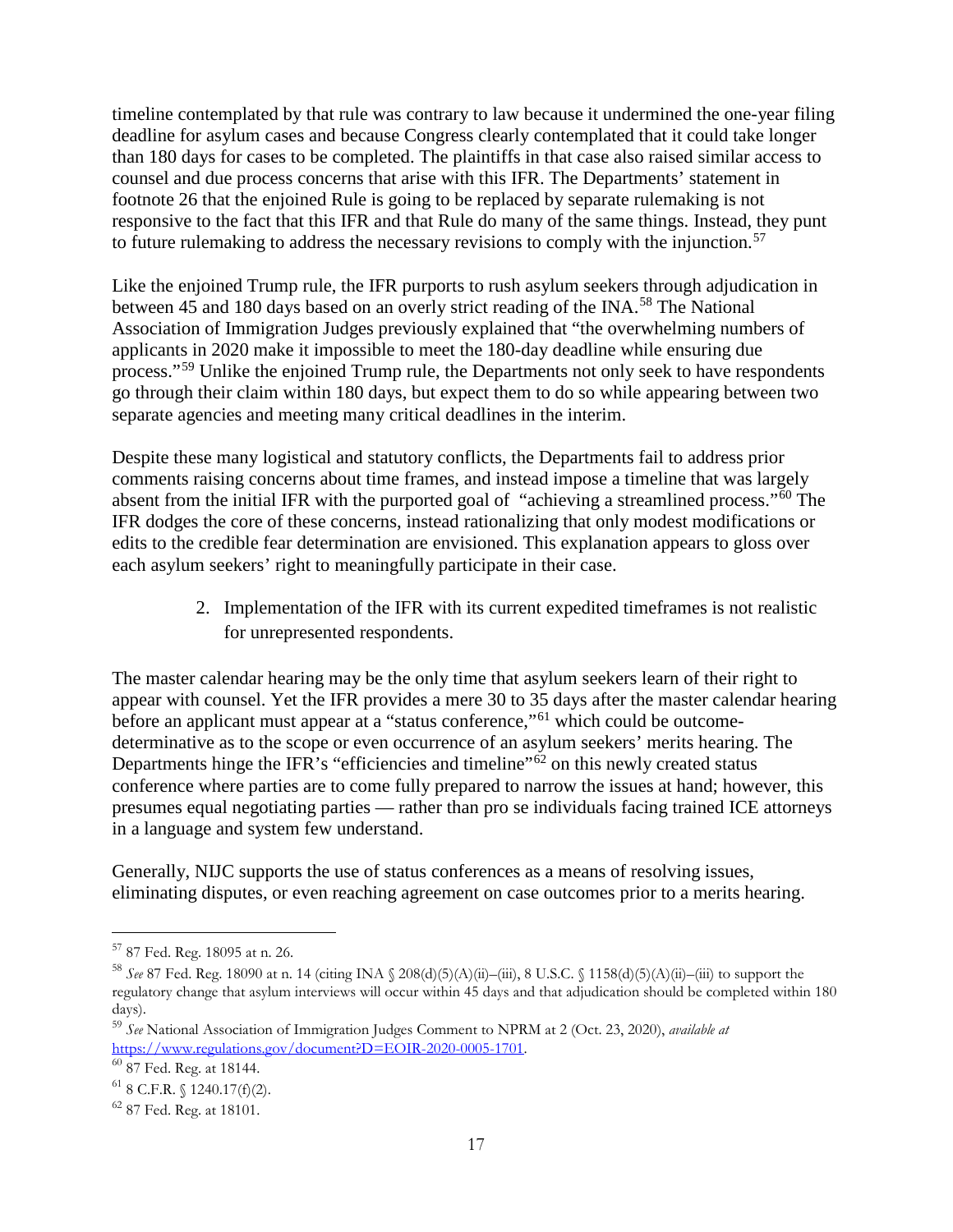However, the IFR incorrectly presumes that (a) asylum seekers will be able to obtain counsel in time to participate in these conferences or (b) that pro se individuals will be in a position to meaningfully negotiate effectively in these hearings. The reality is most legal service providers and private immigration attorneys have limited capacity to immediately commence preparation on a case. In NIJC's experience as a service provider of Legal Orientation Programs (LOP) for detained individuals, there is no guarantee that individuals will even have access to LOP services, let alone retain counsel, prior to their first court hearing.<sup>[63](#page-17-0)</sup> NIJC and similar organizations would need to make significant deviations in existing work-flows to screen and offer representation to asylum seekers in a timely fashion to prepare for the status conference under the IFR. This would likely place us and other organizations in a position of choosing between helping those who have been waiting for our services (many of whom may remain detained because the Departments opted not to spell out public interest factors for their release) and those who we will need to serve immediately lest they be forced to proceed pro se on an unworkable timeline.

The reality is that presenting an asylum case has become exceedingly complicated, and changes in the law over the past several years have only increased that complexity. This complexity grows exponentially for asylum seekers who do not benefit from having an attorney by their side. The IFR imposes a timeline that would be viable *only if* presenting an asylum case were straight forward and did not require, for example, documentation to prove the "social distinction" of a particular social group, substantial corroboration to establish credibility, and either direct or circumstantial evidence to show that an individual's membership in a protected group was "one central reason" for the harm they faced. Ignoring the complexity of this law, while erecting new deadlines that make securing counsel near impossible, will all but ensure the unfair removal of pro se asylum seekers.

> 3. Even represented respondents are not guaranteed fair proceedings under this new rocket docket.

Asylum seekers who manage to secure counsel are not necessarily more likely to succeed in a status conference. Preparing for this conference would be a tall order for most experienced attorneys, as respondents are required to: plead to the charges against them; indicate whether they intend to testify before the court; identify any witnesses they intend to call provide additional supporting documentation; describe alleged errors or omissions in the AO's decision or the record of proceedings before USCIS; articulate or confirm any additional bases for asylum and related protection (whether or not they were presented to or developed before the AO); and state any additional requested forms of relief or protection. This new status conference concentrates and consolidates many issues that cannot be resolved on the relevant timeline. For example, the obligation to identify witnesses and provide supporting documentation will require applicants to find expert witnesses (whether medical providers or country conditions experts), secure declarations from them, and verify their availability on an unrealistic timeline. And the obligation to describe errors and omissions and identify additional avenues for relief will require (for those lucky enough to have counsel) that attorneys fully review the record and coordinate with the applicant within days or weeks of having come into contact with the client. In sum, the

<span id="page-17-0"></span><sup>&</sup>lt;sup>63</sup> See 85 Fed. Reg. 81,716 (nearly one in four LOP participants do not receive any services until after their first master calendar hearing).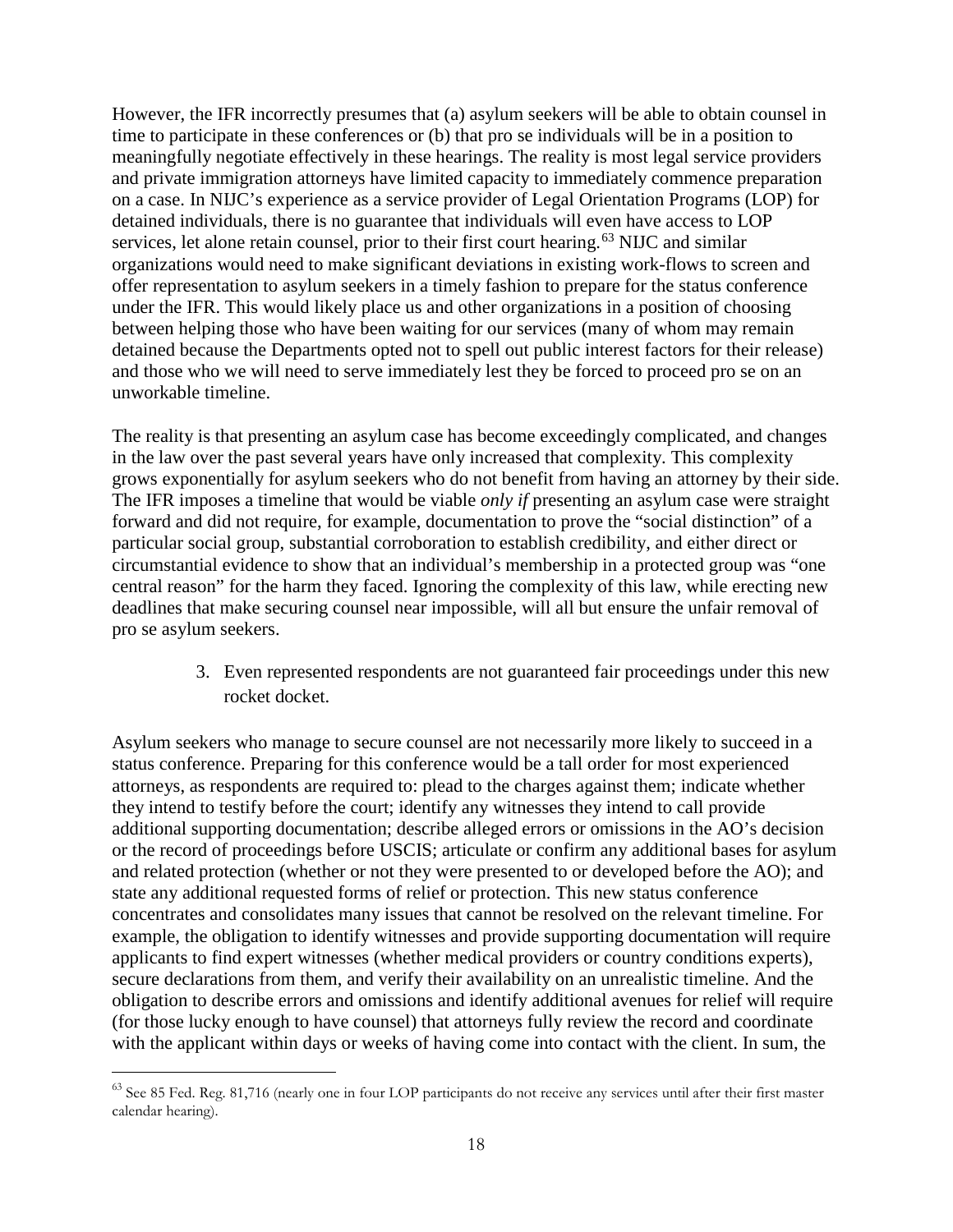IFR requires asylum applicants to meet every requirement within one month of their very first court hearing, which is unreasonable in the best of circumstances.<sup>[64](#page-18-0)</sup>

For legal services providers such as NIJC who rely on the private bar to amplify their ability to provide services, these expedited case timelines and deadlines will undermine our ability to find pro bono attorneys willing and able to take on asylum representation cases. Even law firms and corporations with the most active asylum pro bono practices usually require at least a week simply to vet a case for consideration and run conflicts; additionally, pro bono attorneys are juggling their asylum caseload along with their caseload of paying clients. NIJC is already finding it increasingly difficult to find pro bono attorneys willing to provide asylum representation because of the varied and chaotic nature of immigration court proceedings; under these expedited timeframes our pro bono practice would be compromised, particularly if much of this work occurs while individuals remain detained at the Southern border.

NIJC would welcome predictable and reasonably faster timelines for the adjudication of asylum cases. In our experience, pro bono attorneys are more inclined to take cases that they know will be resolved at a date certain in the foreseeable future. The current system, which is rife with hearing cancellations and resets multiple years into the future does not do asylum seekers, their counsel, or organizations like NIJC any favors. But the IFR is not a viable solution to this problem. Instead, it takes a system with timelines that are far too slow and replaces it with one that is entirely too fast.

The Departments cannot sacrifice the fairness of these proceedings in the name of expediency and efficiency, and that is precisely what the IFR does. Immigration cases before EOIR took an average of 184 days to adjudicate in 1998, which steadily increased to an average of 533 days by 2019, according to Syracuse University's nonprofit data research center "TRAC."[65](#page-18-1) Newly arrived asylum seekers are not responsible for that delay, and it is unreasonable and contrary to the United States' international treaty obligations to place the onus of fixing this problem on their backs. When Congress adopted the one-year filing deadline for asylum cases, it did so after debating and rejecting a much shorter, 30-day deadline.<sup>[66](#page-18-2)</sup> It rejected shorter timelines reasoning that "the persons most deserving of asylum status — those under threat of retaliation, those suffering physical or mental disability, especially when abuse resulting from torture — would most be hurt by the imposition of any filing deadline, and particularly so, if the deadline was thirty days."[67](#page-18-3) The timelines imposed by the IFR run contrary to both the spirit and the letter of the INA as presented by the one-year filing deadline for asylum cases.

> 4. These new deadlines and requirements create imbalanced proceedings that improperly penalize asylum seekers.

<span id="page-18-0"></span><sup>&</sup>lt;sup>64</sup> Proceeding pro se does not exempt asylum seekers from most requirements of this new status conference, as only the last three elements are excluded.  $\{1240.17(f)(2)(i)(A)(2)\}$ .

<span id="page-18-1"></span><sup>65</sup> *See Immigration Court Processing Time by Outcome*, TRAC Immigration, *available at* 

[https://trac.syr.edu/phptools/immigration/court\\_backlog/court\\_proctime\\_outcome.php \(](https://trac.syr.edu/phptools/immigration/court_backlog/court_proctime_outcome.php)select "Average Days" under "What to Tabulate"; "All" under "Outcome Type"; and "Entire US" under "Fiscal Year 2021").

<span id="page-18-2"></span><sup>66</sup> Sen. Rep. 104-249, at 43 (1996).

<span id="page-18-3"></span><sup>67</sup> *Id*.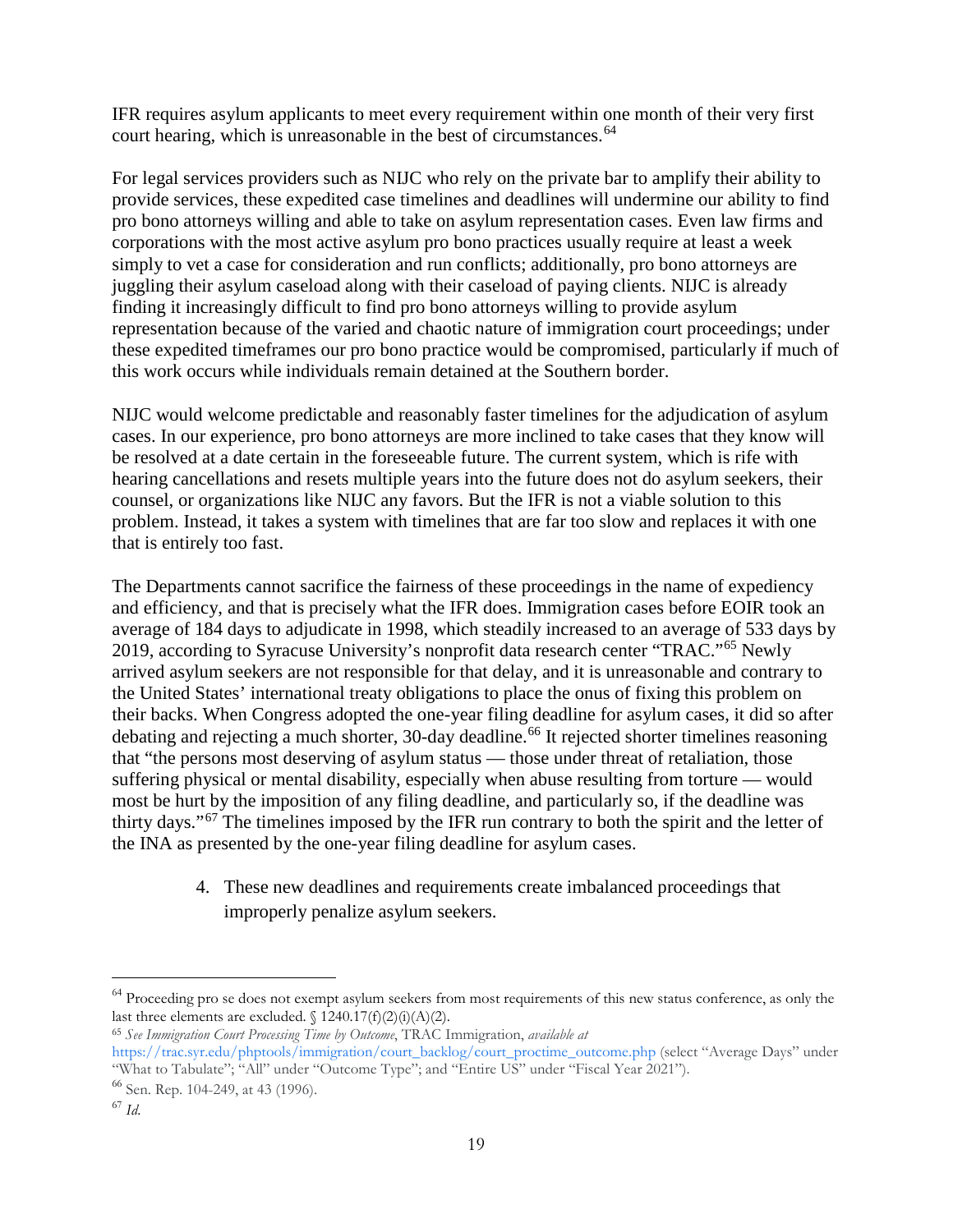To further complicate the fairness concerns, the Departments are significantly more lenient when it comes to DHS's burden for status conferences than for applicants. They do require that DHS present their position on asylum seekers' claim so as to narrow the issue, but permit DHS to revise its position before or at the merits hearing<sup>[68](#page-19-0)</sup> — a grace they do not afford respondents.<sup>[69](#page-19-1)</sup> They also permit DHS to decline to participate in the proceedings altogether. While NIJC welcomes the requirement that DHS engage with cases earlier on in the process, and is particularly encouraged by the possibility of DHS stipulating to relief at the status hearing, the IFR does not do enough to require or incentivize meaningful participation in this process. At present, it is NIJC's experience that, because the burden is on the respondent to demonstrate eligibility for relief, DHS is generally disinclined to agree to anything prior to seeing an applicant's evidence. NIJC is concerned that, in the context of expedited timeframes and without any incentive to do something different, most DHS attorneys will continue to assert a blanket opposition, particularly when they are likely to face an institutional interest in simply deferring to the adverse decision of the asylum officer who completed the Merits Interview.

At every step, poor preparation and misunderstanding of the IFR's requirements will unlock a chain of consequences that penalize respondents. For example, a botched status conference can have serious consequences for asylum seekers, from truncating their claims for relief to obtaining an adverse decision without a merits hearing — a disturbing outcome that could afflict many pro se respondents who fail to understand procedural requirements during the status conference.<sup>[70](#page-19-2)</sup> Improper or rushed pleadings and proffers can also result in admissions that raise credibility concerns that compromise the merits decision. These proceedings are rushed until the finish line, as the IFR requires IJs to issue oral decisions wherever possible, overlooking once more the inherent complexity of asylum, withholding, and CAT precedent.<sup>[71](#page-19-3)</sup>

5. The IFR's safeguards are insufficient to protect respondents' due process rights.

The IFR does incorporate a few safeguards, but these will do little to mitigate due process concerns:

• The Departments require service of the USCIS record of proceeding, the AO's written decision, and the I-213 to the respondent by the master calendar date.<sup>[72](#page-19-4)</sup> We welcome this requirement, as seeking these records is frequently burdensome and time-consuming. However, the rushed nature of immigration court proceedings under this IFR will leave little time for respondents to benefit from this new discovery requirement, as they

<span id="page-19-0"></span> $^{68}$  8 C.F.R.  $\{(1240.17(f)(2)(C)).\}$ 

<span id="page-19-1"></span> $^{69}$  Respondents can merely supplement what they proffered in the status conference, as well as respond to DHS' statement up to 5 days before the merits hearing but no later than 25 days after the status conference — a confounding timeline since merits hearings are to occur 60 days after the status conference. *See* 8 C.F.R.  $\%$  1240.17(f)(3)(ii); 1240.17(f)(2).

<span id="page-19-2"></span><sup>70</sup> *See* 8 C.F.R. § 1240.17(f)(4)(i-ii) (permitting decision without merits hearing within 30 days of the status conference if DHS waives cross and neither respondent nor DHS want to present witnesses). NIJC welcomes the Departments' idea of permitting IJs to grant without needing a merits hearing, but we are troubled by the possibility that rushed IJs could dispense with merits hearings after ill-prepared respondents fail to meet the many demands of the status conference, such as presenting a witness list.<br><sup>71</sup> 8 C.F.R. § 1240.17(i).

<span id="page-19-3"></span>

<span id="page-19-4"></span> $728$  C.F.R. § 1240.17(c)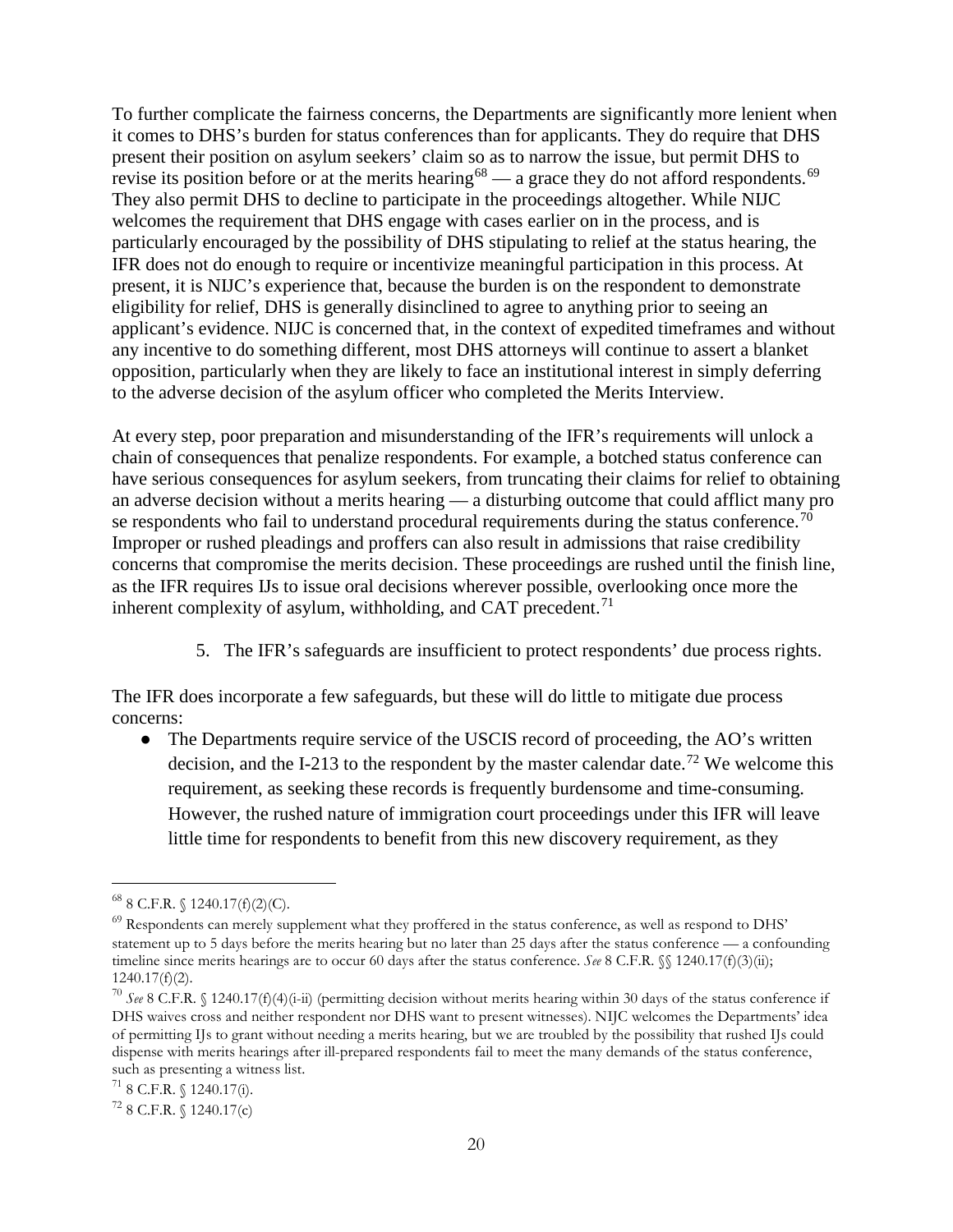scramble to prepare for the extraordinarily substantive (and fast coming) status conference.

- The IFR broadens proceedings to permit review of non-fear-based claims. However, the Departments place the burden on respondents to request review of non-fear-based claims and then to proactively present a prima facie case in order to be exempted from the IFR's rushed timelines. Here as with other aspects of these expedited proceedings, the Departments overlook IJs' duty to develop the factual record to safeguard pro se respondents' right to fundamentally fair hearings.<sup>[73](#page-20-0)</sup> Without an IJ's intervention, respondents may miss their opportunity to raise other forms of relief.
- The Departments abandon their flawed "mixed cases" proposal, but leave a significant loophole for DHS to invalidate USCIS eligibility determinations. Under 8 CFR § 1240.17(i)(2), IJs can give effect to the AO's eligibility determination for withholding or CAT if that determination is favorable, unless DHS presents new evidence that the respondent is in fact ineligible. Concerningly, DHS could disturb its own sub-agency's finding by offering even one new country-conditions article that runs counter to the evidence previously in the record. Such a scenario echoes the harmful mixed cases proposal in the NPRM.
- The Departments permit requesting continuances before the IJ, but permit those in two narrow circumstances. Most continuances are limited to a meager 10-day extension (unless the IJ determines that a longer period is "more efficient").<sup>[74](#page-20-1)</sup> Exigent circumstances can warrant continuances or filing extensions, but they are limited to cases where the IJ has made a specific finding of exigent circumstances and the extension provided is the "shortest period feasible."[75](#page-20-2) Like with the AO interview, the Departments reduce exigent circumstances to illness and governmental office closures and deliberately exclude respondents' need for adjournments to obtain evidence or prepare for their case to avert return to danger.<sup>[76](#page-20-3)</sup> Alternatively under § 1240.17(h)(iii), the Departments afford respondents negligible relief from the 10-day extension but require finding that longer adjournments are necessary under a statute or the Constitution. These changes impose a significant increase in the burden on applicants seeking continuances from the good cause required under regular 240 proceedings and is inconsistent with the "good cause" standard that exists elsewhere in regulations and that is generally endorsed by courts.

<span id="page-20-0"></span> <sup>73</sup> *See Arevalo Quintero v. Garland*, 998 F.3d 612, 622 (4th Cir. 2021) (joining "unanimous view among [circuit courts]" that IJs have duty to develop the factual record under the Fifth Amendment).

<span id="page-20-1"></span> $74$  8 C.F.R. § 1240.17(h).

<span id="page-20-2"></span> $75$  This is particularly troubling given the echoes between these narrow exigent circumstances and the Departments' previously enjoined rule, that also adopted an exceedingly narrow definition of exceptional circumstances. *See supra*  section II.C.1.

<span id="page-20-3"></span> $76$  Respondents seeking to salvage their claims after failing to meet the strenuous timelines here have a limited window for post-merits supplemental evidence, so long as they submit this evidence before judges' decision and prove that they could not have been reasonably obtained this evidence prior or if exclusion would violate the law or the Constitution. §  $1240.17(g)$ . Again, the threshold here is unreasonably high and will preclude most asylum seekers from benefiting from this safeguard.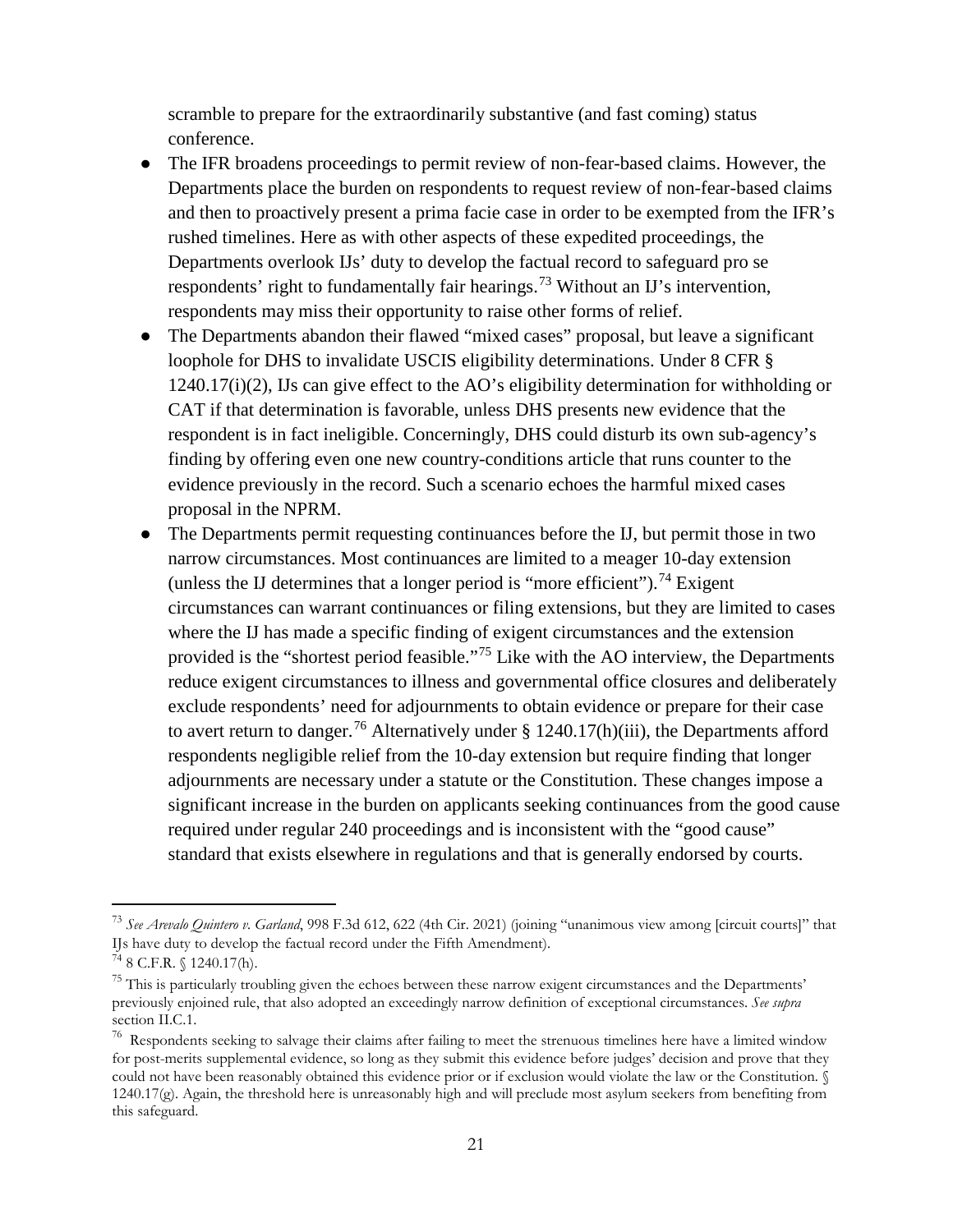Currently, IJs can grant continuances and adjournments "for good cause shown," with no restriction based on the adjudicatory goal of deciding cases within 180 days.<sup>[77](#page-21-0)</sup> The Departments' narrow proposal for continuances will effectively keep respondents on a fast track to their removal, regardless of their pleas for more time to prepare their claim.

Importantly, the Departments recognize that these expedited timelines are untenable for many by including in the IFR a plan to exempt certain individuals.[78](#page-21-1) NIJC welcomes exempting those individuals but urges the Departments not to implement these rushed deadlines for any asylum seeker; even the most resourceful, English-speaking, and represented asylum seekers would struggle to meet the intricate requirements and pace of this IFR.

# **III. The IFR creates new, harmful barriers for individuals to gain employment authorization while their asylum application is pending.**

The IFR provides that the positive credible fear determination will be considered a complete asylum application for the purpose of requests for employment authorization.<sup>[79](#page-21-2)</sup> As stated in NIJC's previous comment,  $80$  NIJC supports removing the burden from the applicant of having to file a formal I-589 after completing the credible fear process. We also agree with the Departments' interests in promoting expeditious access to work authorization. The ability to work lawfully is essential for basic survival and wellbeing during an often-challenging time of integration into a new community. The Departments seem to agree with this principle. They list "expeditiously beginning the waiting period for employment authorization" as one of the motivating purposes of the IFR.<sup>[81](#page-21-4)</sup> The IFR also references the positive effects of individuals receiving employment authorization earlier as a result of "efficiencies" introduced by the IFR.<sup>[82](#page-21-5)</sup>

But the rushed timeline introduced in this IFR effectively moots this proposal, suggesting that the Departments either did not consider important aspects of this issue or that they did not in fact intend to improve access to work authorization as the IFR suggests.

The timeline for most asylum cases subject to the IFR is as follows:

<span id="page-21-0"></span> <sup>77</sup> *See* 8 C.F.R. §§ 1003.29, 1240.6.

<span id="page-21-1"></span><sup>78</sup> 8 C.F.R. § 1240.17(k) (exempting from expedited timelines under § 1240.17(f-h) particular individuals: served their NTA while children, with indicia of incompetency, with prima facie cases for other forms of eligibility, whom IJs find removable to third countries before they express fear of removal to that country, who are not removable as charged, with rescinded removal orders).

<span id="page-21-2"></span><sup>79</sup> 87 Fed. Reg. at 18085.

<span id="page-21-3"></span><sup>80</sup> *See* NIJC comment to NPRM, *supra* n.8, at 30.

<span id="page-21-4"></span><sup>81</sup> *See* NPRM, 86 Fed. Reg. 18096. *See also id.* at 46931-32 (analyzing benefits to labor market, companies, and taxation).

<span id="page-21-5"></span><sup>&</sup>lt;sup>82</sup> 87 Fed. Reg. at 18115; 18197 (table summarizing expected impacts of IFR, including the benefit of \$225.44 to individuals per workday, which would bring numerous positive contributions to the economy).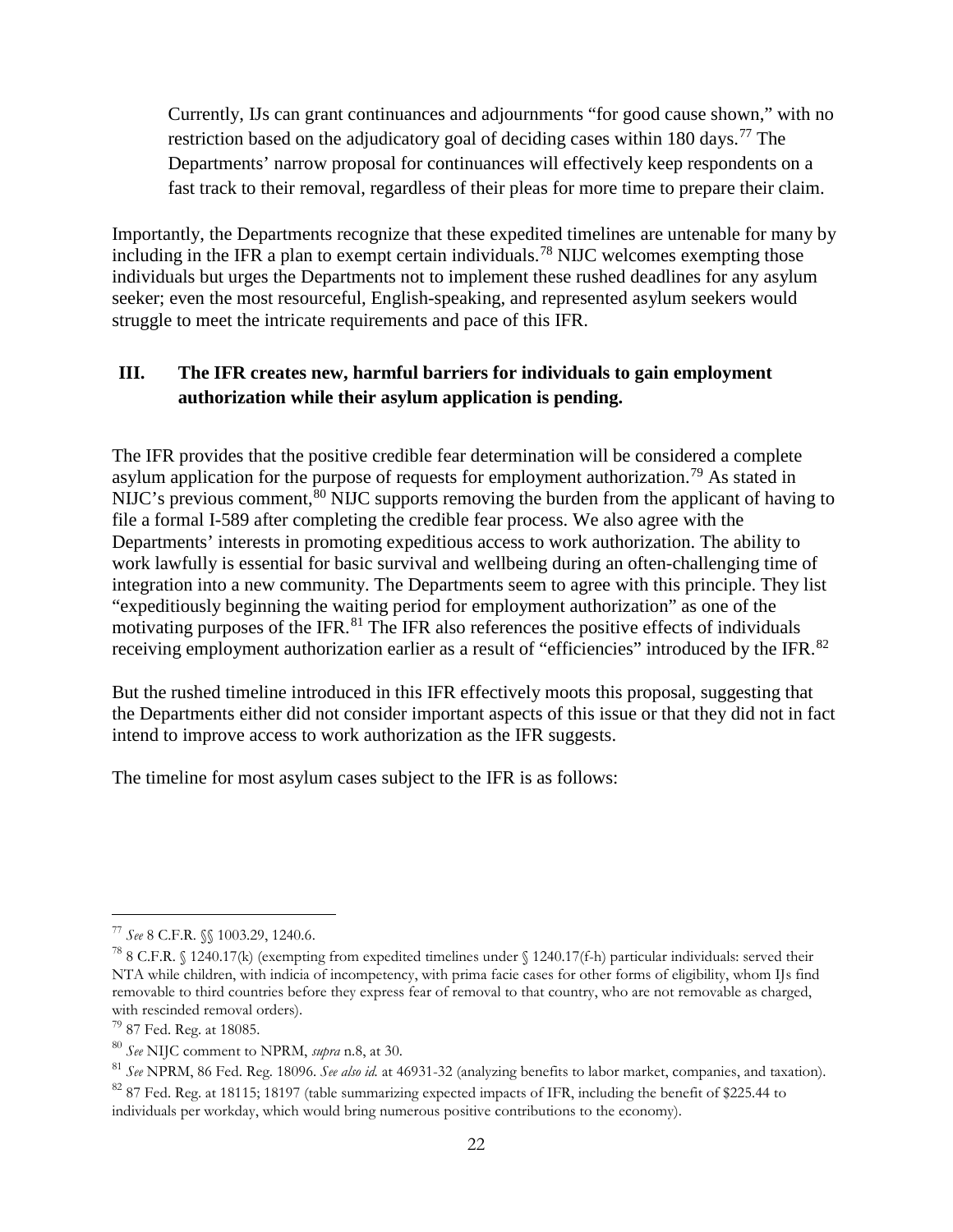

As this diagram demonstrates, cases that are completed on the timeline contemplated by the IFR will mostly be finished within 160 days (this will be the case when no continuances are granted, and that there is no delay between the AO decision and service of the NTA). For those who are granted asylum during that time, they will no longer need access to work authorization because asylees do not require work authorization.<sup>[83](#page-22-0)</sup> For those who are denied by the IJ — a number that is likely to grow under the IFR's crushing timeline — that denial will stop their EAD "clocks," making them ineligible for work authorization for the duration of the appeal process which is likely to take a year or more.<sup>[84](#page-22-1)</sup> In addition, the timelines set forth in the IFR are likely to result in numerous "applicant caused delays" in proceedings. These "delays" will be necessary to gather evidence and ensure a fair hearing, but they are also likely to stop the "clock" that governs eligibility for work authorization.<sup>[85](#page-22-2)</sup>

In other words, the Departments' stated commitment to ensuring that asylum seekers can gain a livelihood is not borne out by the IFR because the expedited timeframes mean that nearly all asylum seekers who must seek immigration court review will be precluded from ever obtaining work authorization during their proceedings.

As submitted in our earlier comment,  $86$  the Departments should remedy this problem by enabling asylum seekers who are released on parole to seek EADs under (c)(11). Paroling asylum seekers

<span id="page-22-0"></span> <sup>83</sup> *See USCIS Handbook for Employers*, Section 6.3, [https://www.uscis.gov/i-9-central/form-i-9-resources/handbook-for](https://www.uscis.gov/i-9-central/form-i-9-resources/handbook-for-employers-m-274/60-evidence-of-status-for-certain-categories/63-refugees-and-asylees)[employers-m-274/60-evidence-of-status-for-certain-categories/63-refugees-and-asylees](https://www.uscis.gov/i-9-central/form-i-9-resources/handbook-for-employers-m-274/60-evidence-of-status-for-certain-categories/63-refugees-and-asylees) (explaining that documentation demonstrating proof of asylee status is sufficient for unrestricted access to work, without the need for a separate work authorization).

<span id="page-22-1"></span><sup>84</sup> See *Appellate Procedures and Decisional Finality in Immigration Proceedings; Administrative Closure*, 85 Fed. Reg. 81,588 at 81,619 (Dec. 16, 2020) (acknowledging a "323-day median case appeal time period" as of December 2020).

<span id="page-22-2"></span> $85$  8 C.F.R.  $\Diamond$  208.7(a)(2) (discussing applicant-caused delays).

<span id="page-22-3"></span><sup>86</sup> *See* NIJC Comment, *supra* n.8, at 34.